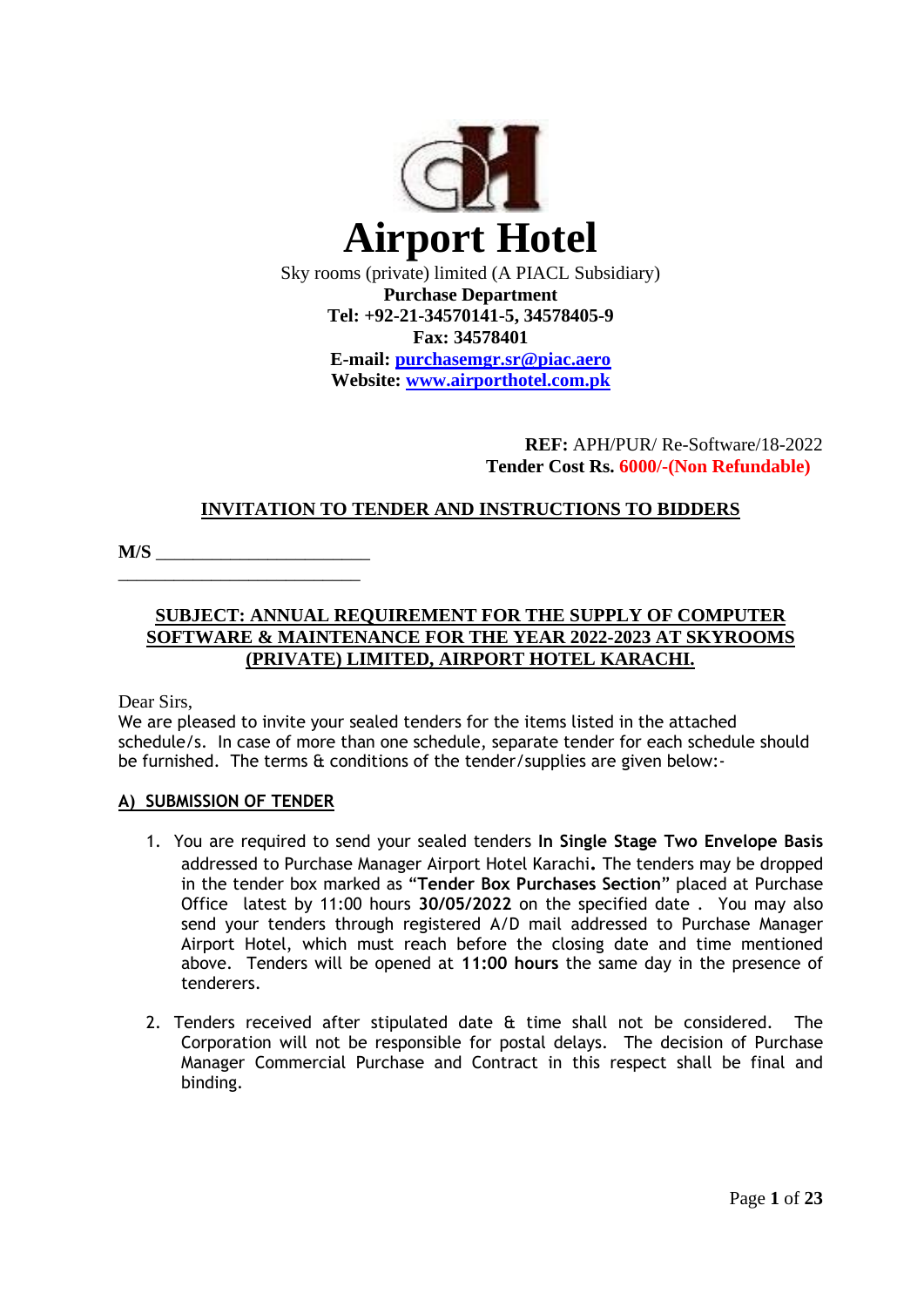#### **EARNEST MONEY**

The Tender should be accompanied by a **2%** (two) of the tendered value having been deposited in terms of a Pay Order payable at Karachi in lieu thereof in the name of **M/S Sky Room (Pvt) Ltd** as interest-free Earnest Money (Refundable) in Financial Proposal / Security deposit in sthe hape of Pay Order of an equivalent amount or a Bank Guarantee for an equivalent & remain valid 3-months after the expiry period of the Contract. . All tenders without Earnest Money shall not be considered.

#### **SECURITY DEPOSIT**

The successful tenderers upon award of Contract / Purchase Order will be required to furnish in the amount equivalent to **5%** of the total tender value as interest-free Security deposit in the shapea of Pay Order of an equivalent amount or a Bank Guarantee for an equivalent amount countersigned by the Head Office of the Bank and to remain valid 3 months after the expiry period of the Contract. The Earnest Money already held can be converted into Security Deposit and balance amount if any shall be deposited as above.

#### **PREPARATION OF TENDER**

Tender will be opened on **"Single Stage Two envelopes"** basis. All bidders must submit **two sealed envelopes** "Technical proposal and Financial Proposal" on specified tender opening date/time. Technical Proposal will be opened on same date, whereas Financial Proposal will remain sealed till the evaluation of samples by Sky Room Management. Evaluation report uploaded on PPRA/Airport hotel website. After 10 days the Financial Proposal of only those bidders will be opened whose sample are found acceptable.

#### **Financial Proposal having following documents.**

- a) The Schedule duly filled in, signed and sealed.
- b) Pay Order for Earnest Money 2 %( Refundable).

### **Technical Proposal having following documents.**

a) Tender Fees Pay Order of RS. 6,000 (NOT REFUNDABLE)

b) Company profile, Copy of GST & NTN or SRB if applicable certificate and technical literature.

If not provided , bid will be rejected On Spot.

#### **The outer cover of envelopes should bear address of the General Manager Airport hotel, JIAP Karachi – Tender reference number, opening date and company name**.

All information about the material proposed to be supplied must be given as required in the schedule to tender.

The tender will not be considered if complete information required is not given therein.

Particular attention must be paid to delivery time.

Authorized Signatures of individual signing the tender and other documents connected with the contract must specify whether signing as:

- a) Sole Proprietor or his attorney.
- b) A registered active partner of the firm or his attorney.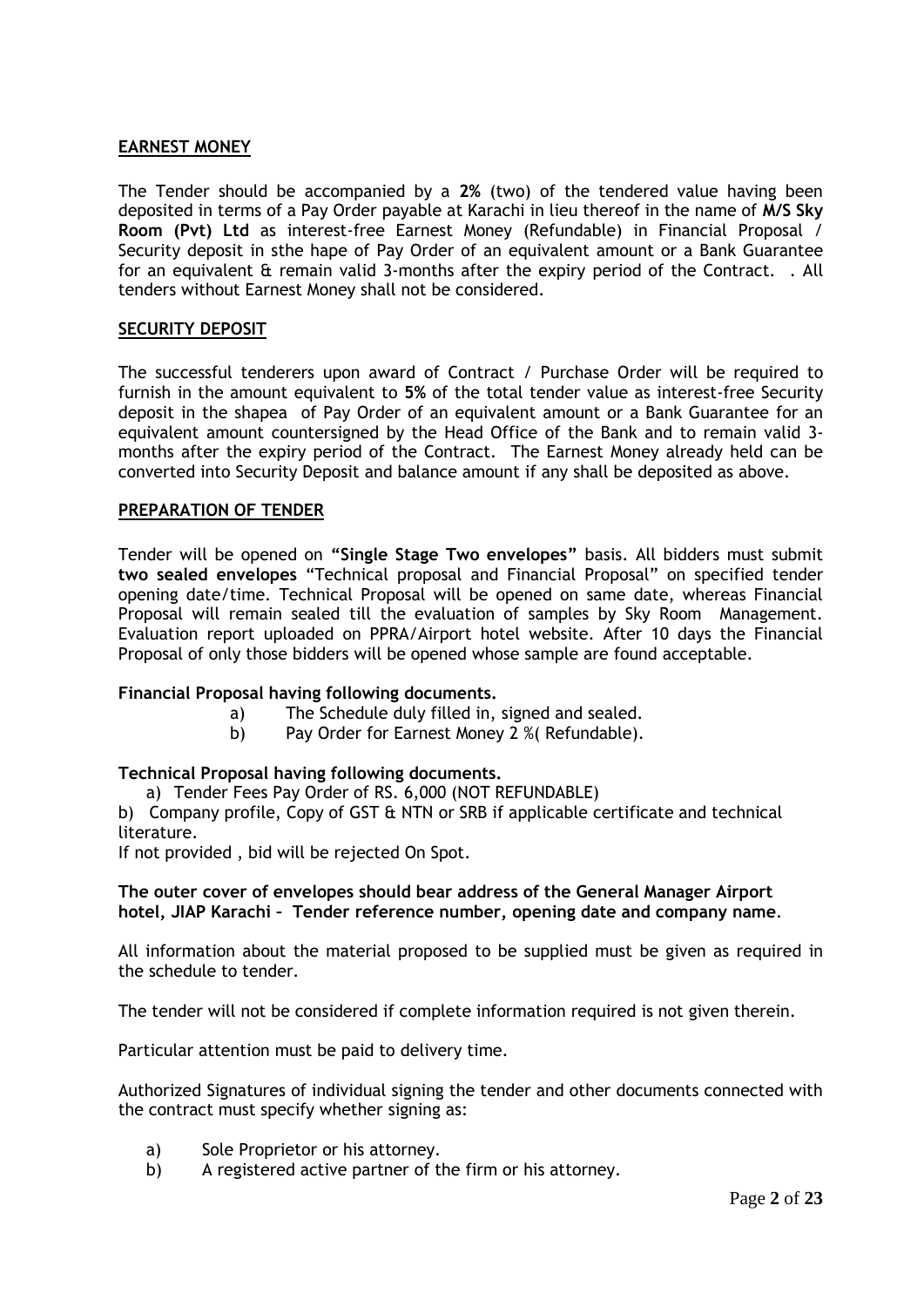- c) For the firm per procreation.
- d) As secretary, Manager, Partner, etc., or their attorney in case of firms registered under Partnership Act.
- e) The Tenderers must indicate whether its firm / company / organization etc is registered with Airport hotel or not. If registered then specify Registration number.

# **PRICE**

- a) The Prices quoted must be net as per accounting unit as shown in the Schedule to tender inclusive of all duties / taxes, packing, octroi and delivery charges for free delivery to Karachi Airport. However, if GST is applicable, same should be shown separately.
- b) The Prices mentioned in the tender will be treated as firm till the completion of Purchase Order / Contract.
- c) The Prices must be stated for each item separately both **in words and figures** in Pakistan Currency. Additional information, if any must be linked with entries on the Schedule to Tender.
- d) Offers must be valid for 120 days.
- e) Quotation must be written on Sky Room /Airport Hotel prescribed form otherwise Bids will not be entertained.
- f) 1% of the total amount will be kept by APH/Sky Room Finance till the completion of Warranty.

### **ACCEPTANCE OF TENDER**

Sky Room do not pledge themselves to accept the lowest tender and reserve the right to accept or reject any or all tenders / quotations, divide business among more than one supplier or accept the tenders at rates on lowest individual items or extend the date of opening with assigning reason.

> Yours truly, **For: SkyRoom Pvt Ltd**

> > **GM Airport Hotel**

Encl:

- 1. Tender Schedule-A
- 2. Terms & Conditions

Notes: **1- Prescribed Tenders form for the subject item may be directly downloaded from Airport Hotel / PPRA website.**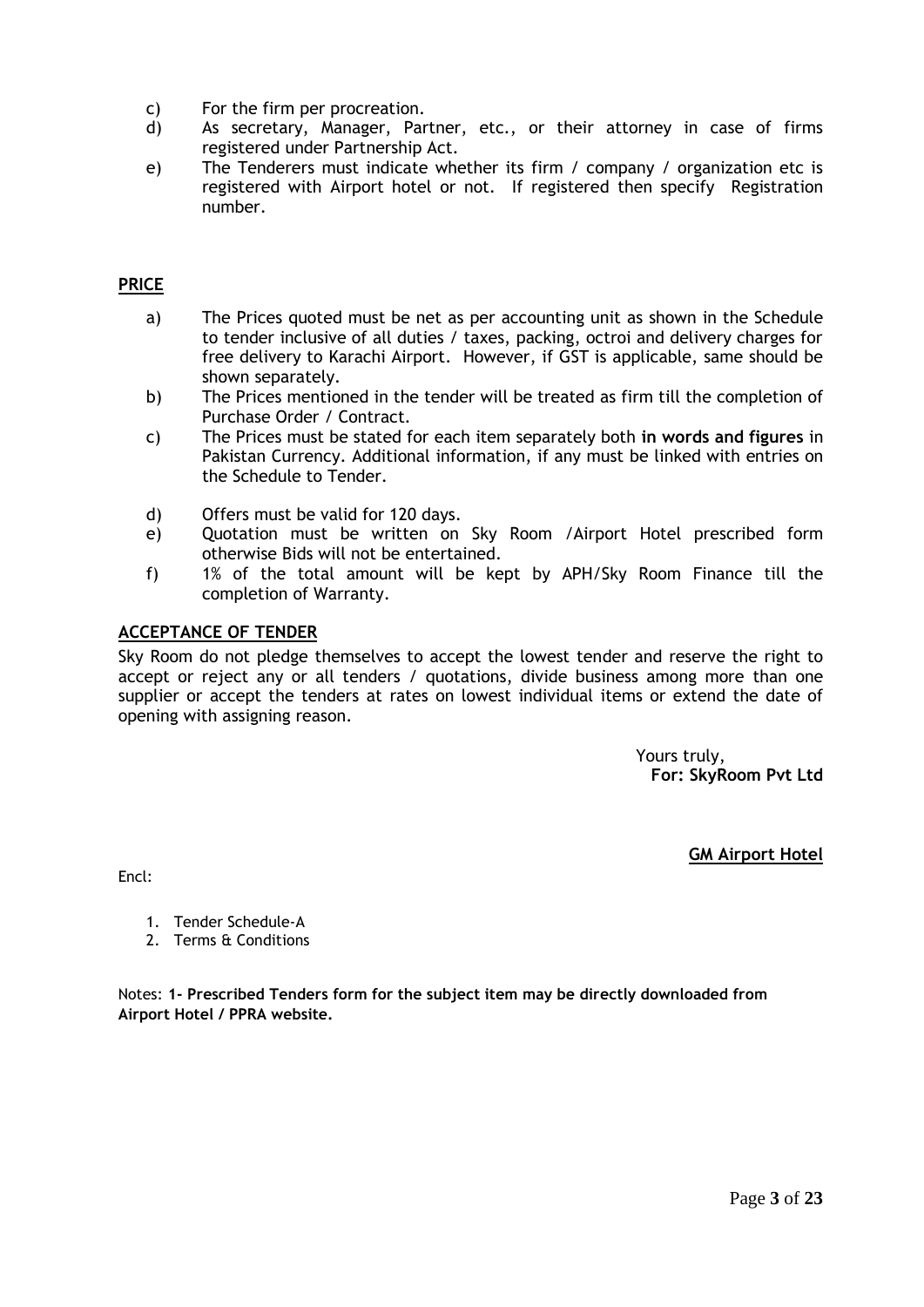# **TOR**

Terms of Reference (TOR) for the procurement of

# **"A FULLY INTEGRATED HOSPITALITY MANAGEMENT SYSTEM TO TRACK THE WHOLE BUSINESS & DATA MIGRATION TO NEW APPLICATION"**

Annexure # 1

| <b>Feature's</b>           | <b>Feature Details</b>                                                                                 |  |
|----------------------------|--------------------------------------------------------------------------------------------------------|--|
| <b>Technology Solution</b> |                                                                                                        |  |
|                            | The HMS should be Web based, should combatible with All browser and support web                        |  |
|                            | standards                                                                                              |  |
|                            | The HMS must be Mobile Responsive Designed, attractive and theme, colring, and                         |  |
|                            | personalization enabled                                                                                |  |
|                            | The HMS On-Prime Or Cloud Based the Solution may be accepted                                           |  |
|                            | Back end DB Oracle, Ms-Sql Or Open DB Supportive Database                                              |  |
|                            | The HMS Must Be Real Integrated Environment Enabled For Multidimensional Analysis,                     |  |
|                            | Offers The Possibility Of Surfing Among Data And Obtain Every Possible Variable Or                     |  |
|                            | Analysis Perspective (Cube).                                                                           |  |
|                            | The HMS must be equipped with Integrated Reporting "System Can Can Easily                              |  |
|                            | Create/Modify The Reports By users To Have Data Represented With The Format And                        |  |
|                            | Layout We Wish So!"<br>System Must Provide Booking Engine For The Management Of Your Booking Portal Or |  |
|                            | Website.                                                                                               |  |
|                            | The HMS should be able to interface with Partner Of Airlines, Hoteliers, Agencies And                  |  |
|                            | <b>Travel Services Provider Sell, Distribution Agencies</b>                                            |  |
|                            | HMS may be Mobile Apps (Android, IOS Based) enabled (if acquire, Management Live                       |  |
|                            | reporting, Booking Status, Management dashboard, & for Customer then can submit                        |  |
|                            | their request, see there Bill, Booking details)                                                        |  |
|                            | Call Center Supportive (can be interface call center application)                                      |  |
|                            | HMS can be deployed on Linux, Windows based OS, Web-Server                                             |  |
|                            | System must supportive to Fail-Over / Standby Server BCP                                               |  |
|                            | The HMS full supportive for Back Office operations                                                     |  |
|                            | The HMS must support WHITE LABLING                                                                     |  |
|                            | The HMS can BE interfaceD (send/receive) Type A & Type B "Edifact" & Sita'S Hln                        |  |
|                            | Messaging Supportive (We could use any or All messaging protocol)                                      |  |
|                            | The HMS Must support Audit Trail and comprehensive Role base management and                            |  |
|                            | authentication                                                                                         |  |
|                            | Must Be Real-time To Customer As Well As Travel Agents And Hotel Management                            |  |
|                            | (Inventory, Financial, Assets, Reservation)                                                            |  |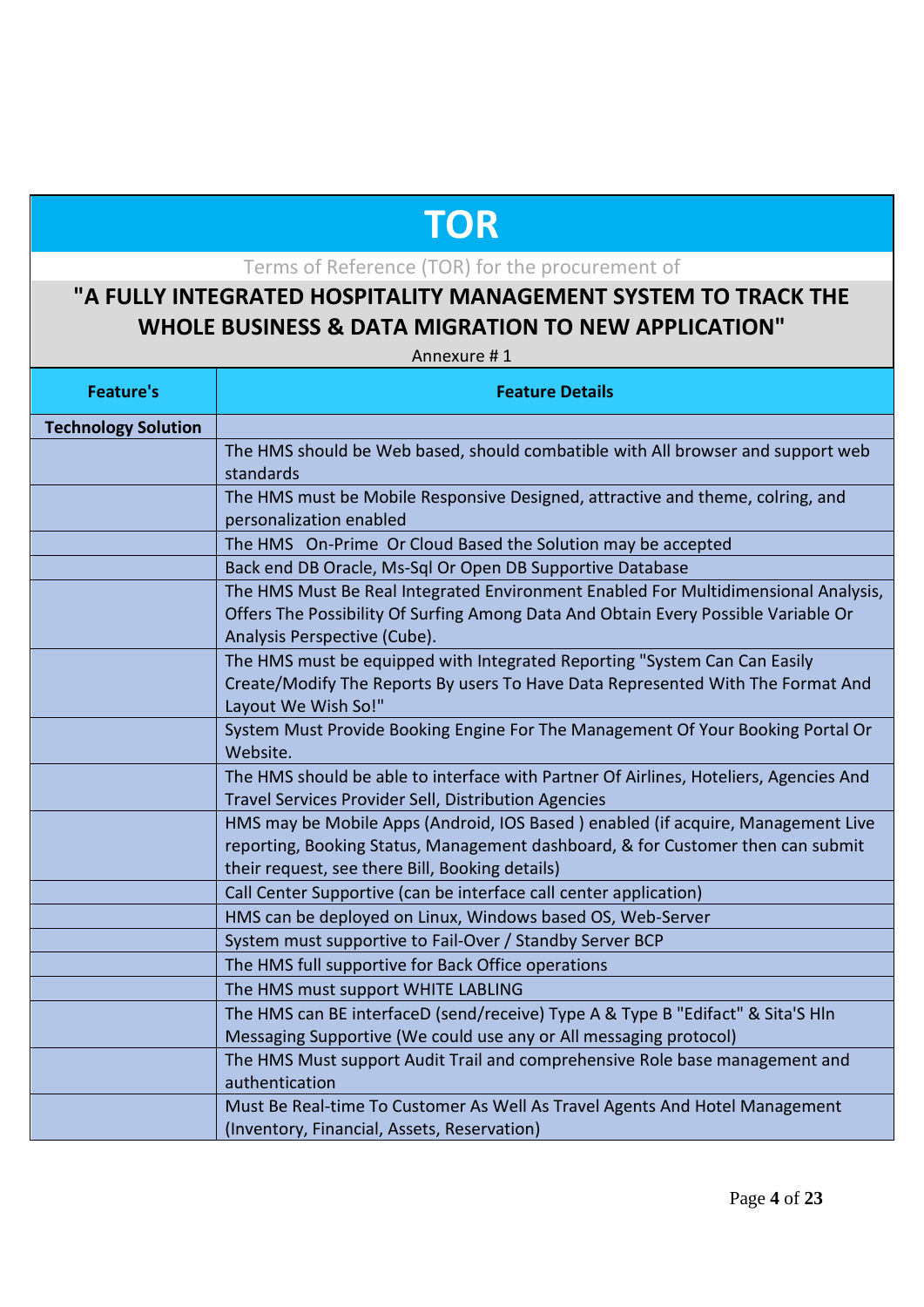| system shall remain available "Read Only- Archive Mode" so that reports could<br>generate and perform Audits<br>Supportive For Single Sign On / Active Directory / Access Control Mechnisimfront Desk<br>Office<br>The HMS must be supportive and compatible to all Desktop/Server Printer, Thermal<br>Printer, Line Printer etc.<br>Vendor must be responsible for Performance Guranty of the system (system should<br>remaing available according to defined parameters In SLA)<br><b>Content Management Enable</b><br><b>Sms Notification Enable</b><br><b>Email Notification Enable</b><br>ChatBot, Live Helpdesk Support Tie<br><b>Front Office</b><br>Bookings (individual, Group, Corporate)<br>Reservations<br>Individual And Group Check-Ins<br><b>Individual And Group Check-Outs</b><br><b>Current Guests</b><br>Room Availability<br><b>Dashboard And Custom Reporting</b><br>Daily Planning<br><b>Department Charges</b><br><b>Registration Forms</b><br><b>Arrivals &amp; Departure Planning</b><br><b>Fleet Management</b><br>Human Resources and Attendance/Shift Management<br>Corm<br>Easily Handle All the Reservations from All Channels.<br>User-Friendly And Ease-Of-Use Dashboard.<br>Task Management: Manage Tasks of The Departments: Maintenance, Laundry,<br>Transportation |
|--------------------------------------------------------------------------------------------------------------------------------------------------------------------------------------------------------------------------------------------------------------------------------------------------------------------------------------------------------------------------------------------------------------------------------------------------------------------------------------------------------------------------------------------------------------------------------------------------------------------------------------------------------------------------------------------------------------------------------------------------------------------------------------------------------------------------------------------------------------------------------------------------------------------------------------------------------------------------------------------------------------------------------------------------------------------------------------------------------------------------------------------------------------------------------------------------------------------------------------------------------------------------------------------------------|
|                                                                                                                                                                                                                                                                                                                                                                                                                                                                                                                                                                                                                                                                                                                                                                                                                                                                                                                                                                                                                                                                                                                                                                                                                                                                                                        |
|                                                                                                                                                                                                                                                                                                                                                                                                                                                                                                                                                                                                                                                                                                                                                                                                                                                                                                                                                                                                                                                                                                                                                                                                                                                                                                        |
|                                                                                                                                                                                                                                                                                                                                                                                                                                                                                                                                                                                                                                                                                                                                                                                                                                                                                                                                                                                                                                                                                                                                                                                                                                                                                                        |
|                                                                                                                                                                                                                                                                                                                                                                                                                                                                                                                                                                                                                                                                                                                                                                                                                                                                                                                                                                                                                                                                                                                                                                                                                                                                                                        |
|                                                                                                                                                                                                                                                                                                                                                                                                                                                                                                                                                                                                                                                                                                                                                                                                                                                                                                                                                                                                                                                                                                                                                                                                                                                                                                        |
|                                                                                                                                                                                                                                                                                                                                                                                                                                                                                                                                                                                                                                                                                                                                                                                                                                                                                                                                                                                                                                                                                                                                                                                                                                                                                                        |
|                                                                                                                                                                                                                                                                                                                                                                                                                                                                                                                                                                                                                                                                                                                                                                                                                                                                                                                                                                                                                                                                                                                                                                                                                                                                                                        |
|                                                                                                                                                                                                                                                                                                                                                                                                                                                                                                                                                                                                                                                                                                                                                                                                                                                                                                                                                                                                                                                                                                                                                                                                                                                                                                        |
|                                                                                                                                                                                                                                                                                                                                                                                                                                                                                                                                                                                                                                                                                                                                                                                                                                                                                                                                                                                                                                                                                                                                                                                                                                                                                                        |
|                                                                                                                                                                                                                                                                                                                                                                                                                                                                                                                                                                                                                                                                                                                                                                                                                                                                                                                                                                                                                                                                                                                                                                                                                                                                                                        |
|                                                                                                                                                                                                                                                                                                                                                                                                                                                                                                                                                                                                                                                                                                                                                                                                                                                                                                                                                                                                                                                                                                                                                                                                                                                                                                        |
|                                                                                                                                                                                                                                                                                                                                                                                                                                                                                                                                                                                                                                                                                                                                                                                                                                                                                                                                                                                                                                                                                                                                                                                                                                                                                                        |
|                                                                                                                                                                                                                                                                                                                                                                                                                                                                                                                                                                                                                                                                                                                                                                                                                                                                                                                                                                                                                                                                                                                                                                                                                                                                                                        |
|                                                                                                                                                                                                                                                                                                                                                                                                                                                                                                                                                                                                                                                                                                                                                                                                                                                                                                                                                                                                                                                                                                                                                                                                                                                                                                        |
|                                                                                                                                                                                                                                                                                                                                                                                                                                                                                                                                                                                                                                                                                                                                                                                                                                                                                                                                                                                                                                                                                                                                                                                                                                                                                                        |
|                                                                                                                                                                                                                                                                                                                                                                                                                                                                                                                                                                                                                                                                                                                                                                                                                                                                                                                                                                                                                                                                                                                                                                                                                                                                                                        |
|                                                                                                                                                                                                                                                                                                                                                                                                                                                                                                                                                                                                                                                                                                                                                                                                                                                                                                                                                                                                                                                                                                                                                                                                                                                                                                        |
|                                                                                                                                                                                                                                                                                                                                                                                                                                                                                                                                                                                                                                                                                                                                                                                                                                                                                                                                                                                                                                                                                                                                                                                                                                                                                                        |
|                                                                                                                                                                                                                                                                                                                                                                                                                                                                                                                                                                                                                                                                                                                                                                                                                                                                                                                                                                                                                                                                                                                                                                                                                                                                                                        |
|                                                                                                                                                                                                                                                                                                                                                                                                                                                                                                                                                                                                                                                                                                                                                                                                                                                                                                                                                                                                                                                                                                                                                                                                                                                                                                        |
|                                                                                                                                                                                                                                                                                                                                                                                                                                                                                                                                                                                                                                                                                                                                                                                                                                                                                                                                                                                                                                                                                                                                                                                                                                                                                                        |
|                                                                                                                                                                                                                                                                                                                                                                                                                                                                                                                                                                                                                                                                                                                                                                                                                                                                                                                                                                                                                                                                                                                                                                                                                                                                                                        |
|                                                                                                                                                                                                                                                                                                                                                                                                                                                                                                                                                                                                                                                                                                                                                                                                                                                                                                                                                                                                                                                                                                                                                                                                                                                                                                        |
|                                                                                                                                                                                                                                                                                                                                                                                                                                                                                                                                                                                                                                                                                                                                                                                                                                                                                                                                                                                                                                                                                                                                                                                                                                                                                                        |
|                                                                                                                                                                                                                                                                                                                                                                                                                                                                                                                                                                                                                                                                                                                                                                                                                                                                                                                                                                                                                                                                                                                                                                                                                                                                                                        |
|                                                                                                                                                                                                                                                                                                                                                                                                                                                                                                                                                                                                                                                                                                                                                                                                                                                                                                                                                                                                                                                                                                                                                                                                                                                                                                        |
|                                                                                                                                                                                                                                                                                                                                                                                                                                                                                                                                                                                                                                                                                                                                                                                                                                                                                                                                                                                                                                                                                                                                                                                                                                                                                                        |
|                                                                                                                                                                                                                                                                                                                                                                                                                                                                                                                                                                                                                                                                                                                                                                                                                                                                                                                                                                                                                                                                                                                                                                                                                                                                                                        |
|                                                                                                                                                                                                                                                                                                                                                                                                                                                                                                                                                                                                                                                                                                                                                                                                                                                                                                                                                                                                                                                                                                                                                                                                                                                                                                        |
|                                                                                                                                                                                                                                                                                                                                                                                                                                                                                                                                                                                                                                                                                                                                                                                                                                                                                                                                                                                                                                                                                                                                                                                                                                                                                                        |
|                                                                                                                                                                                                                                                                                                                                                                                                                                                                                                                                                                                                                                                                                                                                                                                                                                                                                                                                                                                                                                                                                                                                                                                                                                                                                                        |
| Task Management: Manage Staff List and Allocate Tasks.                                                                                                                                                                                                                                                                                                                                                                                                                                                                                                                                                                                                                                                                                                                                                                                                                                                                                                                                                                                                                                                                                                                                                                                                                                                 |
| Check-In Form                                                                                                                                                                                                                                                                                                                                                                                                                                                                                                                                                                                                                                                                                                                                                                                                                                                                                                                                                                                                                                                                                                                                                                                                                                                                                          |
| Check-Out Form                                                                                                                                                                                                                                                                                                                                                                                                                                                                                                                                                                                                                                                                                                                                                                                                                                                                                                                                                                                                                                                                                                                                                                                                                                                                                         |
| <b>Advance Booking Form</b>                                                                                                                                                                                                                                                                                                                                                                                                                                                                                                                                                                                                                                                                                                                                                                                                                                                                                                                                                                                                                                                                                                                                                                                                                                                                            |
| Cash Opening Shift Wise Form                                                                                                                                                                                                                                                                                                                                                                                                                                                                                                                                                                                                                                                                                                                                                                                                                                                                                                                                                                                                                                                                                                                                                                                                                                                                           |
| <b>Advance Party Booking Form</b>                                                                                                                                                                                                                                                                                                                                                                                                                                                                                                                                                                                                                                                                                                                                                                                                                                                                                                                                                                                                                                                                                                                                                                                                                                                                      |
| Cash Receipts Form                                                                                                                                                                                                                                                                                                                                                                                                                                                                                                                                                                                                                                                                                                                                                                                                                                                                                                                                                                                                                                                                                                                                                                                                                                                                                     |
| <b>Check-Out Reports</b>                                                                                                                                                                                                                                                                                                                                                                                                                                                                                                                                                                                                                                                                                                                                                                                                                                                                                                                                                                                                                                                                                                                                                                                                                                                                               |
| <b>Bulk Check-Out Sheet</b>                                                                                                                                                                                                                                                                                                                                                                                                                                                                                                                                                                                                                                                                                                                                                                                                                                                                                                                                                                                                                                                                                                                                                                                                                                                                            |
| <b>Counter Sale Form</b>                                                                                                                                                                                                                                                                                                                                                                                                                                                                                                                                                                                                                                                                                                                                                                                                                                                                                                                                                                                                                                                                                                                                                                                                                                                                               |
| <b>Block Wise Room Status Sheet</b>                                                                                                                                                                                                                                                                                                                                                                                                                                                                                                                                                                                                                                                                                                                                                                                                                                                                                                                                                                                                                                                                                                                                                                                                                                                                    |
| Lunch And Dinner Position Report                                                                                                                                                                                                                                                                                                                                                                                                                                                                                                                                                                                                                                                                                                                                                                                                                                                                                                                                                                                                                                                                                                                                                                                                                                                                       |
| Cash Made Up Form                                                                                                                                                                                                                                                                                                                                                                                                                                                                                                                                                                                                                                                                                                                                                                                                                                                                                                                                                                                                                                                                                                                                                                                                                                                                                      |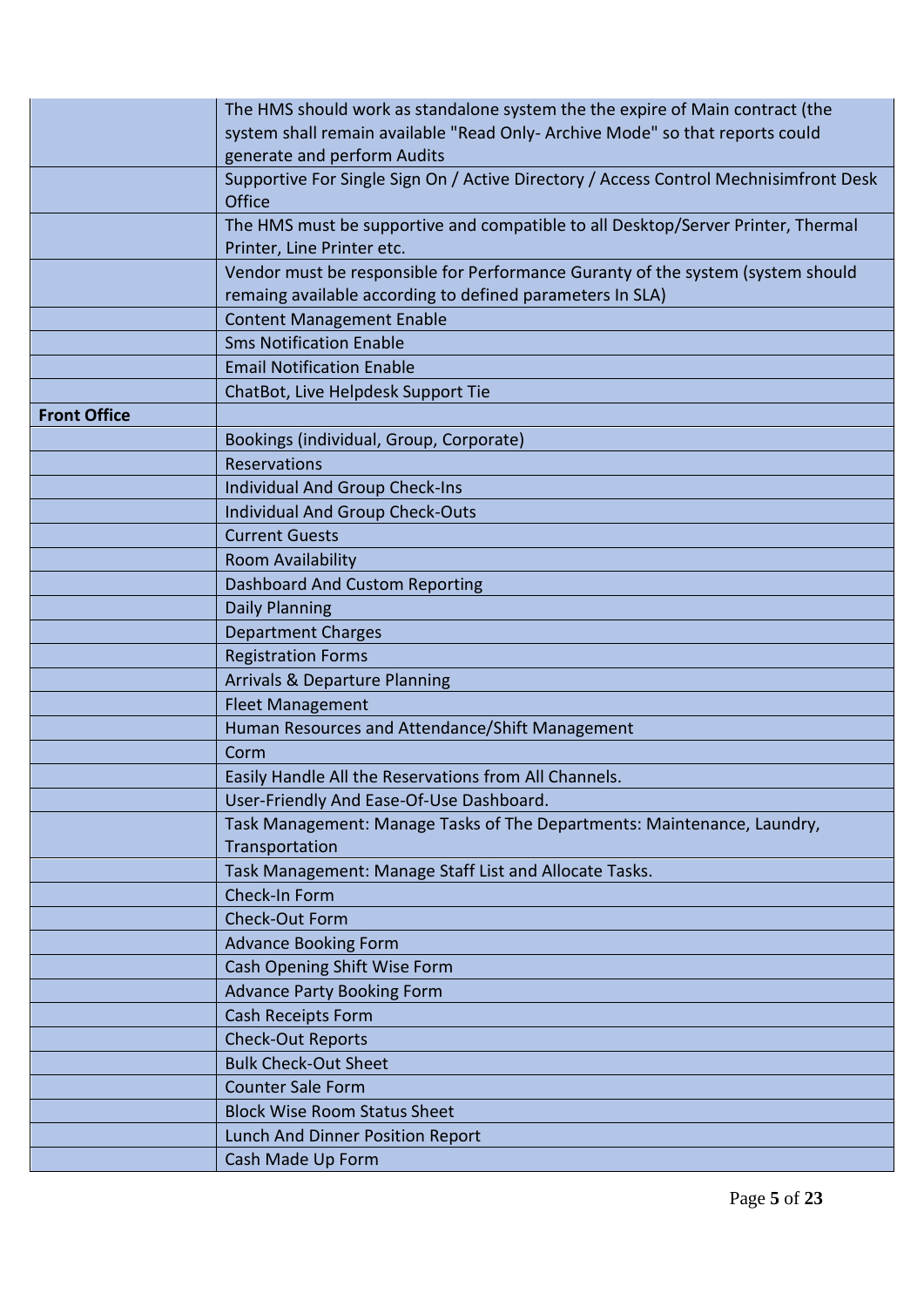|                                        | Departure Sheet                                                                                        |
|----------------------------------------|--------------------------------------------------------------------------------------------------------|
|                                        | <b>Room Occupancy Report</b>                                                                           |
|                                        | <b>Arrival Departure Register</b>                                                                      |
|                                        | <b>Invoice Summary</b>                                                                                 |
|                                        | <b>Universal Report</b>                                                                                |
|                                        | <b>Revenue Summary</b>                                                                                 |
|                                        | <b>Daily Sales Summary</b>                                                                             |
|                                        | <b>Dining Hall Report</b>                                                                              |
|                                        | Sales Invoice Journal                                                                                  |
|                                        | Daily Posting Form                                                                                     |
|                                        | Room Type Form                                                                                         |
|                                        | <b>GI Posting</b>                                                                                      |
|                                        | <b>Gl Revenue Posting</b>                                                                              |
|                                        | Dining Hall Sales Form                                                                                 |
|                                        | <b>Dining Hall Report</b>                                                                              |
|                                        | Monthly Revenue Report                                                                                 |
|                                        | Room Status Report With Record                                                                         |
|                                        | Room Status Backup(Auto Save)                                                                          |
|                                        | The HMS Personalize Booking Supportive                                                                 |
|                                        | <b>Refund Form</b>                                                                                     |
| <b>Food &amp; Beverage</b><br>(P.O.S.) |                                                                                                        |
|                                        | Workstations For The Management Of Bars                                                                |
|                                        | <b>Restaurants And Shops</b>                                                                           |
|                                        | Shop- Inventory Management & Reports                                                                   |
|                                        | Take Orders Faster And On-The-Go With Mobile Ordering App Or Nearby Pos Devices                        |
|                                        | Real-Time Data Updated Across All Pos.                                                                 |
|                                        | Multi-Functions: Split-Merge Bills, Notify To Kitchen, Bill History, Promotion                         |
|                                        | Receive And Review Notification In Case Of Error Kitchen Printing, Cancelled Orders,<br>Refund Orders. |
|                                        | <b>Food Bills Generation</b>                                                                           |
|                                        | Customer Category For Billing (Cash, Bill Sign, Cc)                                                    |
|                                        | Menu Feeding (Alaa Carte, Beverages, Buffet, Customized For Parties)                                   |
|                                        | Daily Food/Beverage Order Record Sheet                                                                 |
|                                        | Requisitions (Zones Wise) And Issuance                                                                 |
|                                        | Recipe Management (Standardize) And Costing                                                            |
|                                        | <b>Menu Management And Costing</b>                                                                     |
|                                        | Internal Inventory Management (Ingredient Tracking, Fast Data Entry, Forecast Kitchen                  |
|                                        | Needs, Ingredient Tracking)                                                                            |
|                                        | Production Requisitions And Consumption Sheet (Zone Wise)                                              |
| <b>Integrations to your</b>            |                                                                                                        |
| <b>PMS &amp; more</b>                  |                                                                                                        |
|                                        | 2-Way Integration With Pms (Passenger management system PSS) And Provide Api                           |
|                                        | <b>Connection With External Partners.</b>                                                              |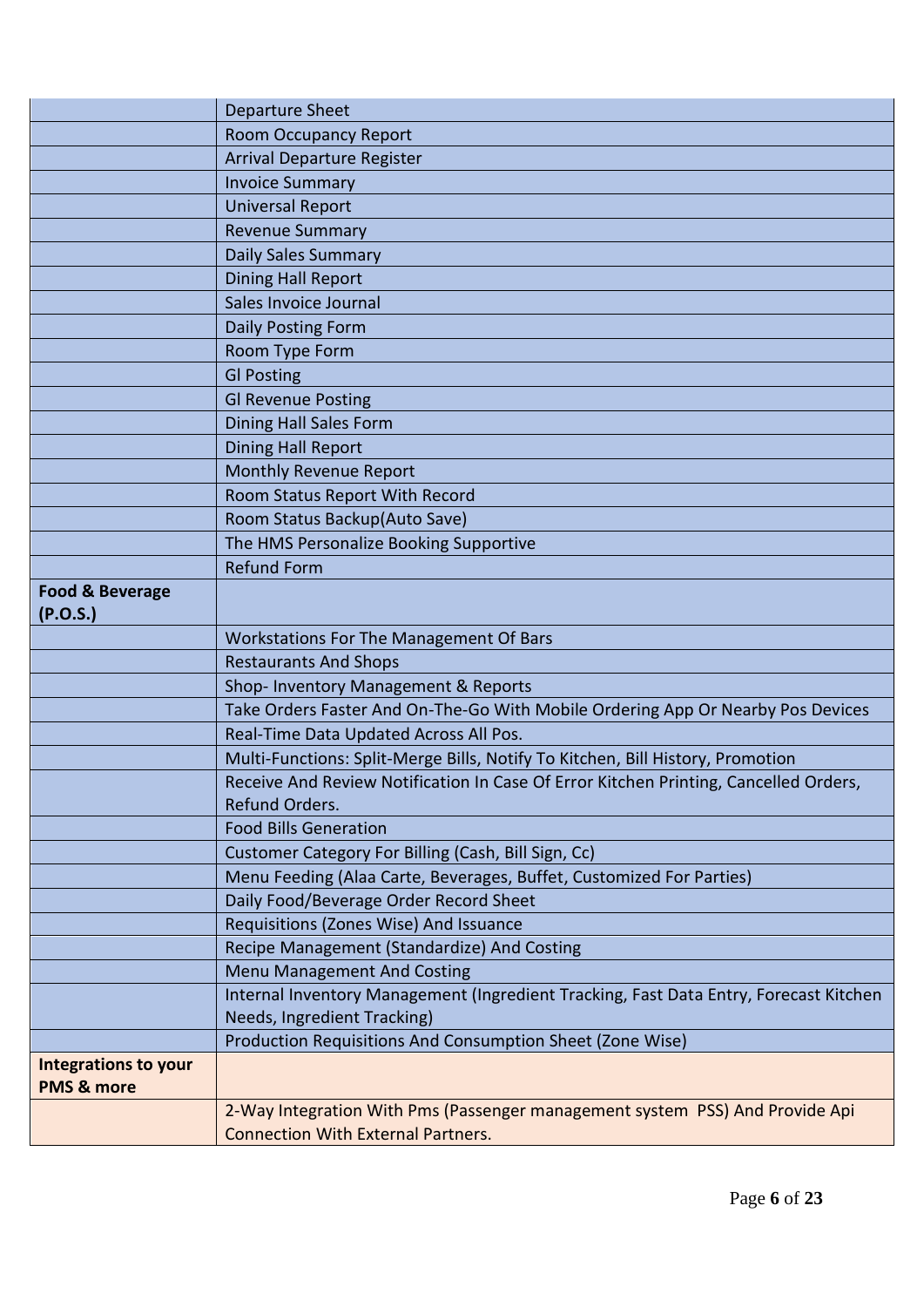| cash management          |                                                                                                   |
|--------------------------|---------------------------------------------------------------------------------------------------|
|                          | Vendor Wise Outstanding Details Along With Ageing                                                 |
|                          | Payment Voucher Wise Entry Level Detail                                                           |
| module                   |                                                                                                   |
| accounts payable         |                                                                                                   |
|                          |                                                                                                   |
|                          | Invoice Wise Entry Level Trail.<br>Party Wise Outstanding Details Along With Ageing               |
| module                   |                                                                                                   |
| accounts receivable      |                                                                                                   |
|                          |                                                                                                   |
|                          | <b>Statement Of Account Reconciliations</b>                                                       |
|                          | Such As Cash Revenue, Deposits, Down Payments, Credit Card Payments, And Bank                     |
|                          | Management Of All Financial Operations,                                                           |
| <b>Payment flow</b>      |                                                                                                   |
|                          | <b>Multiple Payment Options</b>                                                                   |
|                          | <b>Multi Currency Conversion</b>                                                                  |
|                          | Definition Of Profit Centers And Of Relations With The Chart Of Accounts;                         |
|                          | Generation Of Profit And Loss Reports For Individual Cost Centers                                 |
|                          | In Line With The Ifs Model                                                                        |
|                          | <b>Budget</b>                                                                                     |
|                          | <b>Multi-Currency Management</b>                                                                  |
|                          | <b>Configuration And Update Of The Chart Of Accounts</b>                                          |
|                          | <b>Streamlining Of All Accounting Activities, Including General Accounting</b>                    |
| <b>Controlling</b>       |                                                                                                   |
| <b>Cost Accounting /</b> |                                                                                                   |
|                          |                                                                                                   |
|                          | Migration With Ids (Internet Distribution Services For Hotels) And Gds Systems                    |
|                          | Supplier will do Integration with Fiscal / Bio Metric Attendance system for routine<br>attendance |
|                          | <b>Gds Api Integration</b>                                                                        |
|                          | <b>Non-Gds Integration Supportive</b>                                                             |
|                          | Gds, Xml And Travel Api Integration Enable                                                        |
|                          | Ds And Gads Multichannel System With A Bidirectional Interface                                    |
|                          | And Corporate Agreements.                                                                         |
|                          | Integrated Crs For The Booking Centre With Visibility Of Rates, Promotions, Packages              |
|                          | <b>Integration With The 3Cc System</b>                                                            |
|                          | Banqueting, Catering, Housekeeping And Maintenance Palmtops                                       |
|                          | Integration Of Ms Pocket Pcs For The Management Of Front Office, Meeting &                        |
|                          | And Saved On The DB Server.                                                                       |
|                          | Documents In Order To Manage The Company Protocol. All Documents Are Centralized                  |
|                          | Management With Ms Exchange, Ms Word And Ms Excel Directly Integrated As System                   |
|                          | Synchronize Contacts (From And Towards Ms Outlook, Zibmra), Centralized Fax                       |
|                          | Gateways: And Many Card Issuers Follow International Standards.                                   |
|                          | Seamless Integrations With Other Hotel Management Systems, Various Key Payment                    |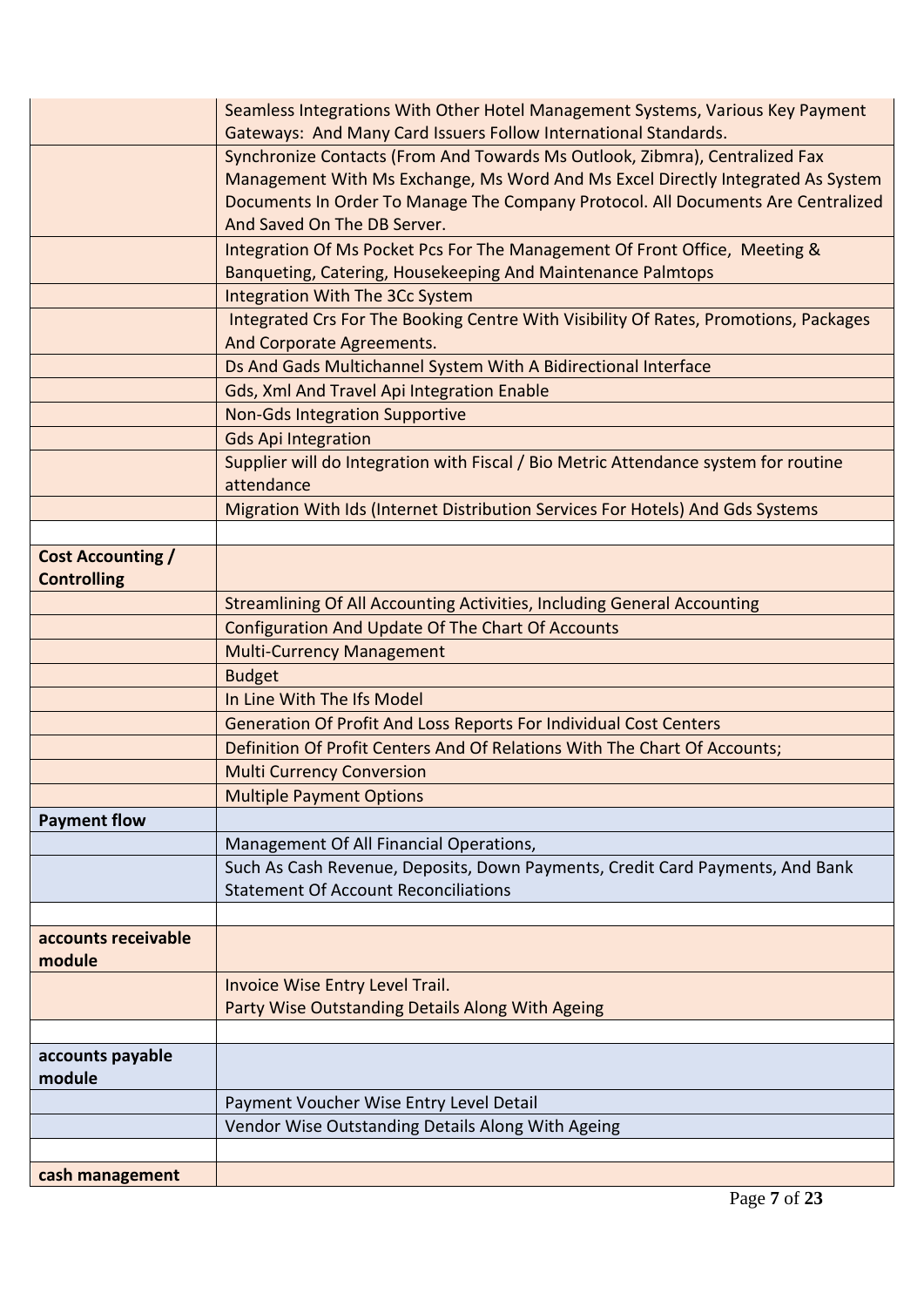| system                         |                                                                                                                  |  |
|--------------------------------|------------------------------------------------------------------------------------------------------------------|--|
|                                | <b>Ability To Print System Generated Cheque</b>                                                                  |  |
|                                | Ability To Generate System Based Cash Receipts                                                                   |  |
|                                | System Based Settlement Of Crs With Receivables                                                                  |  |
|                                | System Based Settlement Of Pvs / Cheque With Payment Invoices                                                    |  |
|                                | System Based Reconciliation Of Cash With Bank                                                                    |  |
|                                | <b>Support Of Month End Bank Reconciliation</b>                                                                  |  |
|                                | payroll system duly integrated with HR module                                                                    |  |
| inventory<br>management system |                                                                                                                  |  |
|                                | Duly Integrated With The Financial System.                                                                       |  |
|                                | Front Desk / Reservation System Should Be Integrated With The Financial System                                   |  |
|                                | Ability To Generate MP Run And Generate Po/Pr Automation With Mrp (Material Resource Planning - For Kitchen, Mm) |  |
|                                | <b>Master Data</b>                                                                                               |  |
|                                | Material & Vendor Master                                                                                         |  |
|                                | Account Determination & Valuation Of Material                                                                    |  |
|                                | <b>Inventory Management</b>                                                                                      |  |
|                                | <b>Invoice Verification</b>                                                                                      |  |
|                                | Material Requirement Planning Etc.                                                                               |  |
| <b>Housekeeping</b>            |                                                                                                                  |  |
|                                | Houseman Report With Backup                                                                                      |  |
|                                | Room Status With Date Range                                                                                      |  |
|                                | <b>Housekeeping Requisition Form</b>                                                                             |  |
|                                | Complaint management (Admin / Customer / Staff)                                                                  |  |
| <b>Fixed Assets</b>            |                                                                                                                  |  |
|                                | Complete Management Of Maintenance Within The Facility. This Allows Complete                                     |  |
|                                | Planning Of The Service And Tracking Of The Activities Underway.                                                 |  |
|                                | Management Of Company Assets With Direct Financial Integration                                                   |  |
|                                | Definition Of Depreciation Scenarios From A Management And Fiscal Point Of View                                  |  |
|                                | Asset Repositioning And Re-Setting                                                                               |  |
|                                | Revenue & Cape Budget                                                                                            |  |
|                                | <b>Optimize Departmental Expenses</b>                                                                            |  |
|                                | <b>Optimize Human Resource Allocation</b>                                                                        |  |
|                                | Centralized Dashboard For Asset Management                                                                       |  |
|                                | Record Every Asset Movement                                                                                      |  |
|                                | Record Maintenance Expenses (Cost Recording For Repairs, Labor And Spares Used In                                |  |
|                                | Each Maintenance Activity.)                                                                                      |  |
|                                | Monitoring Asset & Scheduling Maintenance Should Be Plan And Easy To Use                                         |  |
|                                | Record Every Ticket                                                                                              |  |
|                                | Monthly & Periodic Maintenance                                                                                   |  |
|                                | Assets Maintenance By In-House Technician Team                                                                   |  |
|                                | Track Equipment Performance, Breakdown And Analytics                                                             |  |
|                                | 24*7 Helpdesk To Support Breakdown Maintenance                                                                   |  |
|                                | Preventive Maintenance Schedules For Each Equipment Assigned To Technician.                                      |  |
|                                | Asset & Equipment Tracking (Rfid) Or Qr Code                                                                     |  |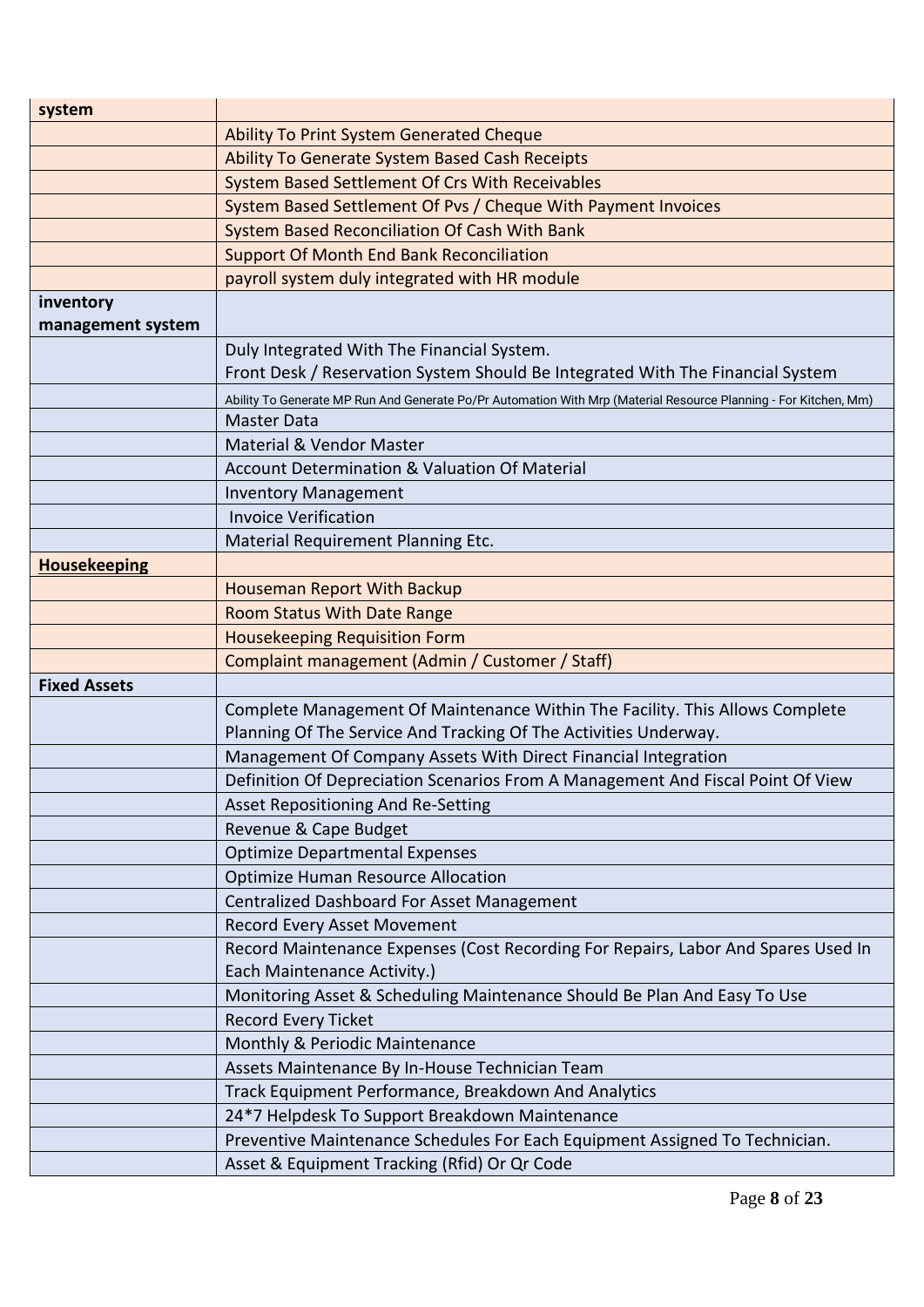|                                      | Asset Loss/Theft Prevention Builtin Gate Pass In & Out Feature                    |  |  |
|--------------------------------------|-----------------------------------------------------------------------------------|--|--|
|                                      | Movement History Of Assets Should Be Retain In System                             |  |  |
|                                      | Get Alert & Reminders For Returning Leased Assets, Maintenance Plan, Inventory    |  |  |
|                                      | <b>Goes Below Set Point</b>                                                       |  |  |
|                                      | While Adding New Assets System May Support To Add An Images Or Other Files Of     |  |  |
|                                      | Assets For Convenience.                                                           |  |  |
|                                      | Room Maintenance Report With Date Range                                           |  |  |
|                                      | Maintenance Requisition Form provision (Manual or Work Order Notification)        |  |  |
|                                      | Work Order and Resource (Staff Management. Assignment, Material Issuance)         |  |  |
| <b>Storehouse/Supplies</b><br>office |                                                                                   |  |  |
|                                      |                                                                                   |  |  |
|                                      | <b>Management Of Inventory Master Data</b><br><b>Stock On Hand</b>                |  |  |
|                                      | <b>Pricelists</b>                                                                 |  |  |
|                                      | <b>Special Agreements</b>                                                         |  |  |
|                                      |                                                                                   |  |  |
|                                      | Logistic Handling Between Warehouses And Stock Evaluation<br><b>Picking Lists</b> |  |  |
|                                      | <b>Inventory Management</b>                                                       |  |  |
|                                      | <b>Direct Consumer Discharge</b>                                                  |  |  |
|                                      | <b>Handling Between Different Locations</b>                                       |  |  |
|                                      | <b>Purchase Orders</b>                                                            |  |  |
|                                      | <b>Workflow For Purchase Management</b>                                           |  |  |
|                                      | Connected To Delivery Notes And Incoming Invoices.                                |  |  |
|                                      | <b>Partial Payment</b>                                                            |  |  |
|                                      | Reconciliation                                                                    |  |  |
|                                      | Inspection                                                                        |  |  |
|                                      | <b>Bin / Cabinet Store Management</b>                                             |  |  |
|                                      | <b>Yard Management</b>                                                            |  |  |
|                                      | Controlled / Un-Controlled Store Enviropemtn                                      |  |  |
|                                      | <b>Shelf life Management</b>                                                      |  |  |
|                                      | Liquid / Oil Storage And Issuance Manamenegt                                      |  |  |
|                                      | <b>Issuance Voucher Snd Receipts</b>                                              |  |  |
|                                      | Sr / Grn Srn Auto And Manual Processing                                           |  |  |
|                                      | Yard and Storage configuration and management                                     |  |  |
|                                      | Stock Transfer (B/w Store, MM, Bin, Location)                                     |  |  |
|                                      | Material Issuance and return                                                      |  |  |
|                                      | Hazardous Material Handling and Safety handling                                   |  |  |
|                                      | Temperature & Humidity Compliance (For Ambient Conditions And Perishable Items    |  |  |
|                                      | Storage)                                                                          |  |  |
| <b>Purchases</b>                     |                                                                                   |  |  |
|                                      | Management Of All Supplier-Related Activities                                     |  |  |
|                                      | Contracts, Purchase Requests, Rap, RFP, PR, Rs                                    |  |  |
|                                      | <b>Purchase Orders</b>                                                            |  |  |
|                                      | <b>Stock On Hand Level Updates</b>                                                |  |  |
|                                      | <b>Returns Management</b>                                                         |  |  |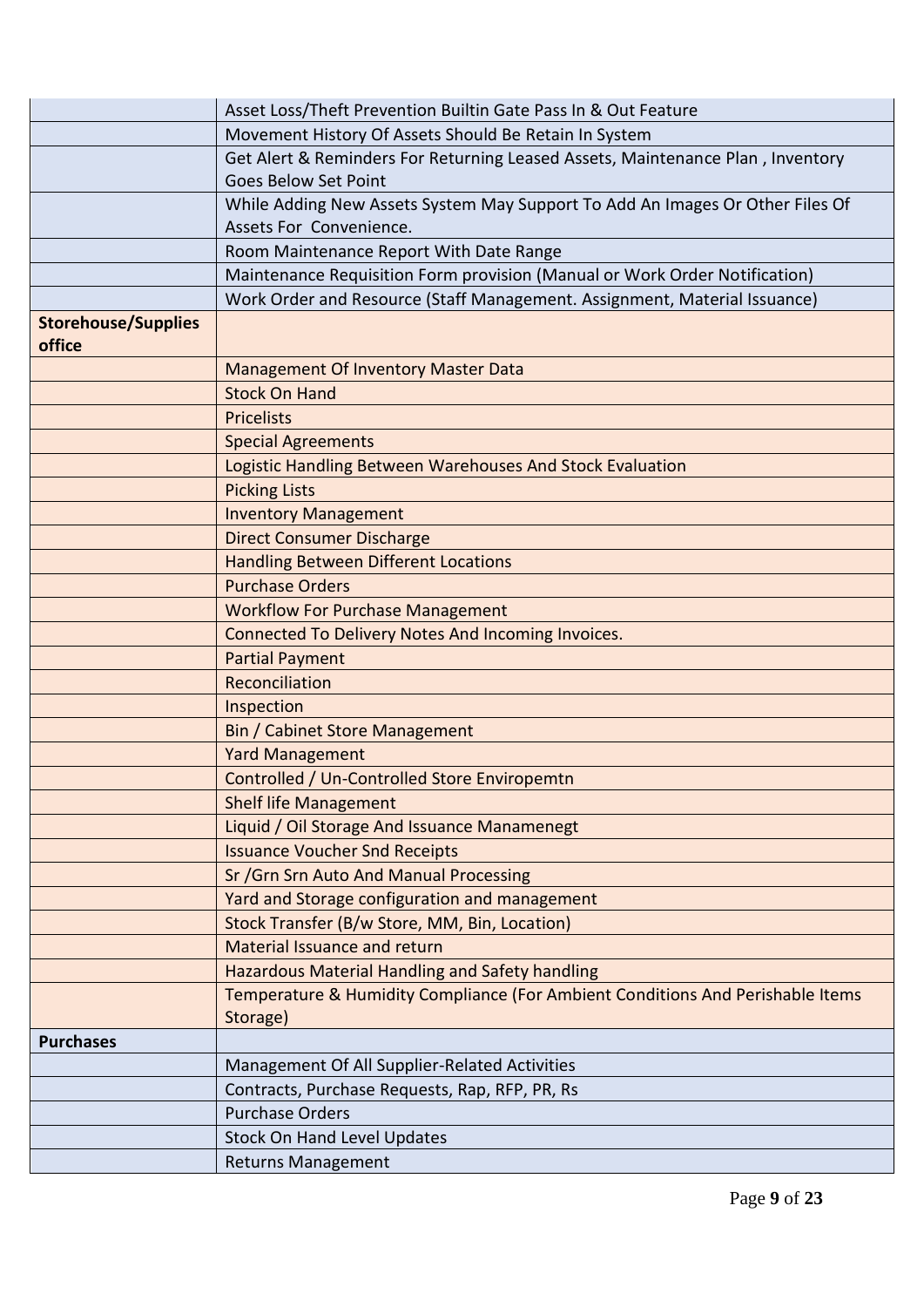|                        | <b>Credit Notes And Payments</b>                                                    |
|------------------------|-------------------------------------------------------------------------------------|
|                        | The System Shall Track All Meals Purchased In The Hotel (Restaurant And Room        |
|                        | Service).                                                                           |
|                        | The System Shall Record Payment And Payment Type For Meals                          |
|                        | The System Shall Bill The Current Room If Payment Is Not Made At Time Of Service    |
|                        | Purchase Requisition (Pop Required As Per Approved Purchase Get The Notification).  |
|                        | Purchase Order (Need By Date, Along With Delivery Location )(Budget String Facility |
|                        | Attached With)                                                                      |
|                        | Quality Check With Rejection Facility.                                              |
|                        | Systematic Means Computer Generated Material Note Receiving Facility.               |
|                        | Request For Quotation Facility.                                                     |
|                        | Vendor Analysis On Monthly & Quarter Basis.                                         |
|                        | Computerized Receipt Voucher.                                                       |
| <b>HUMAN RESOURCES</b> |                                                                                     |
| <b>DEPARTMENT</b>      |                                                                                     |
|                        | Designed To Be Compatible With Any Future Technology.                               |
|                        | List Of Employees,                                                                  |
|                        | <b>Roles And Departments,</b>                                                       |
|                        | Management Of Correspondence With Employees (Employment Letters, Memos, Etc.),      |
|                        | Shift Management By Department,                                                     |
|                        | Attendance Management.                                                              |
|                        | Payroll                                                                             |
|                        | Cheque Printing And Disbursement Of Salary Into Bank Accounts                       |
|                        | 1. Input Data For HR-IS:-:                                                          |
|                        | 1.1 Personal Information (About The Individual)                                     |
|                        | 1.2 Organization Information (Position Based Hierarchy)                             |
|                        | 2. Employee Profile:                                                                |
|                        | 2.1 Others (Disciplinary, Appreciations, Medical References And Absenteeism)        |
|                        | 2.2 Employee Service Card Development And Issuance.                                 |
|                        | 2.3 Employee Bio-Metric Based Attendance Integration For Payroll Development.       |
|                        | 2.4 Leave Management System For (Permanent & Daily Wages Employees).                |
|                        | 2.5 Employee Transfer, Re-Designation, Promotion, Change Of Department, Increment,  |
|                        | Increment Held Up, Salary Deductions For Certain Time Period, Demotion, Suspension, |
|                        | Process Of Termination And Resignation Etc. (System Will Generate Different Dynamic |
|                        | Reports As Per Requirement).                                                        |
|                        | 2.6 Hr. Processes Based On Workflows, Approval Management System                    |
|                        | 2.7 Document Management And Storage (Dms - File Storage Based)                      |
|                        | 2.8 Rewards And Recognition                                                         |
|                        | <b>Output Data From HR-IS:-:</b>                                                    |
|                        | <b>Employee Benefits Record.</b>                                                    |
|                        | Recruitment / Talent Acquisition Management.                                        |
|                        | Employee Attendance Record Management.                                              |
|                        | <b>Employees Various Processes Reports.</b>                                         |
|                        | Attendance retrieval through Facial & Biometric device,                             |
|                        | Facilities Of Import And Export Data To And From Excel And Word Applications.       |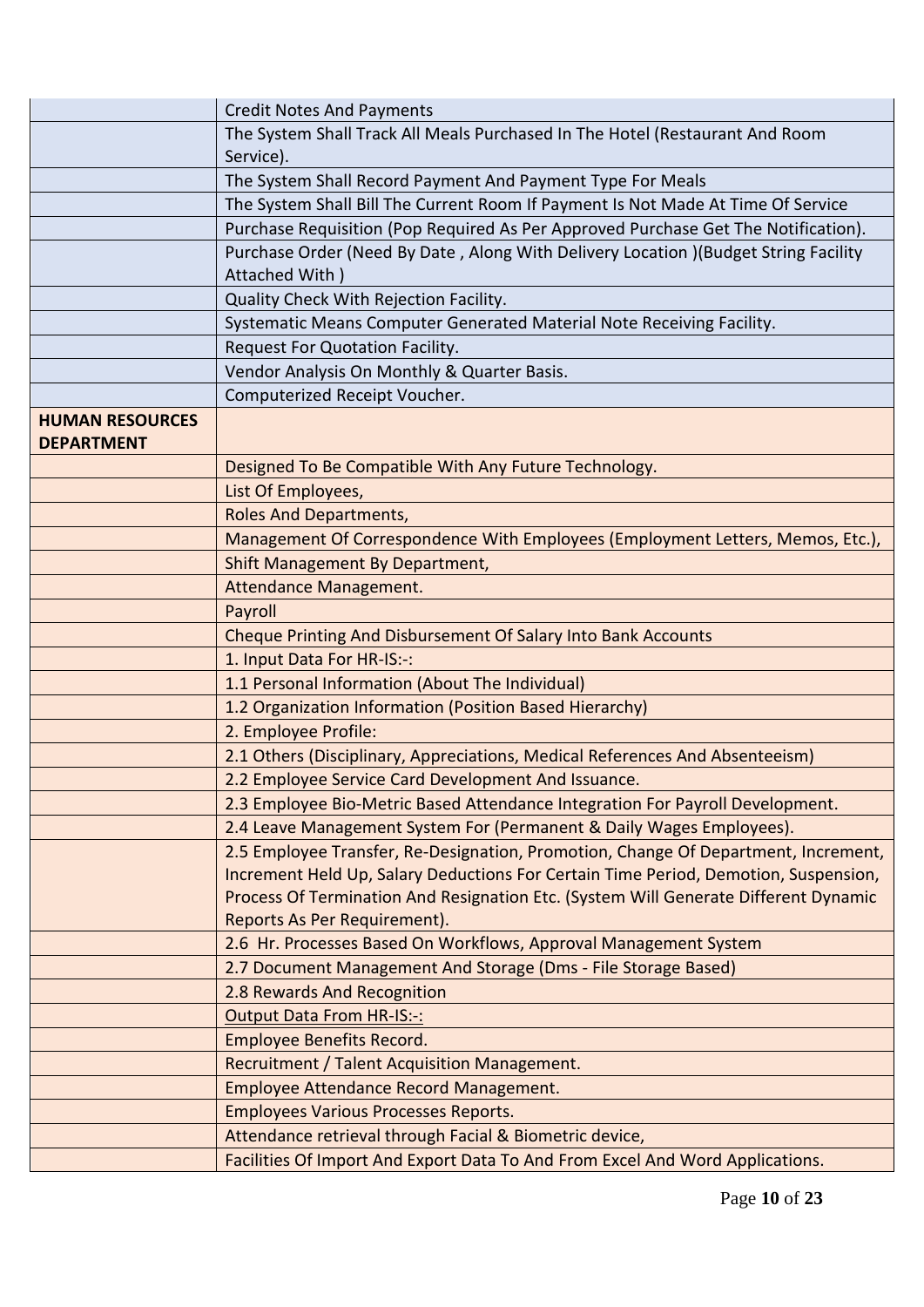| <b>Data Migration</b>       |                                                                                                           |  |  |
|-----------------------------|-----------------------------------------------------------------------------------------------------------|--|--|
|                             | The company who will win the contract must be responsible to migrate (ALL) data                           |  |  |
|                             | from previous system to new one                                                                           |  |  |
|                             | New vendor shall be responsible for (technical/Financial) Data ETL, Audit, Data                           |  |  |
|                             | validation, Data Governance and transformation and User acceptance for data                               |  |  |
|                             | migration activity                                                                                        |  |  |
| Configuration,              |                                                                                                           |  |  |
| <b>Change &amp; Project</b> |                                                                                                           |  |  |
| <b>Management</b>           |                                                                                                           |  |  |
|                             | Vendor shall be fully responsible for project management and execution, in case of                        |  |  |
|                             | failure Palanty will be imposed                                                                           |  |  |
|                             | Vendor shall be responsible to fully configure the system in terms of                                     |  |  |
|                             | <b>Technical/Functional</b>                                                                               |  |  |
|                             | All changes must be carried out through change management process, with consent of                        |  |  |
|                             | PIA management                                                                                            |  |  |
|                             | Vendor must offer Development/customization 1000 FREE menhours / each year                                |  |  |
|                             | during contract period - PIA / vendor Change management board will mutually decide                        |  |  |
|                             | the men hours, Incase of free-hours fully utilized then Per hour Rate defined in SLA will                 |  |  |
|                             | be considered.                                                                                            |  |  |
|                             | On-Site Maintenance / Off-Site maintenance will be defined in SLA and considered an                       |  |  |
|                             | integral part of the main agreement.                                                                      |  |  |
|                             | Re-Configuration of Existing GDS, Agoda, Booking.com into New system                                      |  |  |
|                             | Tangible and measurable outputs of the work assignment is including delivery schedules & milestones, UAT, |  |  |
|                             | Go-Live and post implementation support as defined in SLA.                                                |  |  |
| The payments will be        |                                                                                                           |  |  |
| made per % of the tot       |                                                                                                           |  |  |
| al cost of the Project      |                                                                                                           |  |  |
| Timeline / Milestone        | Deliverable outputs                                                                                       |  |  |
|                             | Document Reviewed, Requirement gather completed, Data extraction and Data                                 |  |  |
| 1st.                        | Migration preparedness, Develop and Submit project plan for implementation,                               |  |  |
|                             | Creation of System Landscape (System Installation and Configuration of New system                         |  |  |
| 2nd                         | according to PIA policies, Data Migration & Testing from new system " Reports, GL                         |  |  |
|                             | matching", Validate the finalized database after migration and decommission the old                       |  |  |
|                             | database & acceptance of data-migration from User)                                                        |  |  |
| 3rd                         | UAT - User acceptance test for All modules and functionality                                              |  |  |
| 4th                         | Go-Live                                                                                                   |  |  |
|                             | Submit formal - Project closure report which includes (As built, Closure of Project,                      |  |  |
| 5th                         | Reports, Code, all project documents, User roles, system Configuration)                                   |  |  |
|                             |                                                                                                           |  |  |
|                             |                                                                                                           |  |  |
|                             |                                                                                                           |  |  |
| <b>Submission</b>           |                                                                                                           |  |  |
| requirement                 |                                                                                                           |  |  |
|                             | The submission package must include two separate proposals in two sealed envelopes                        |  |  |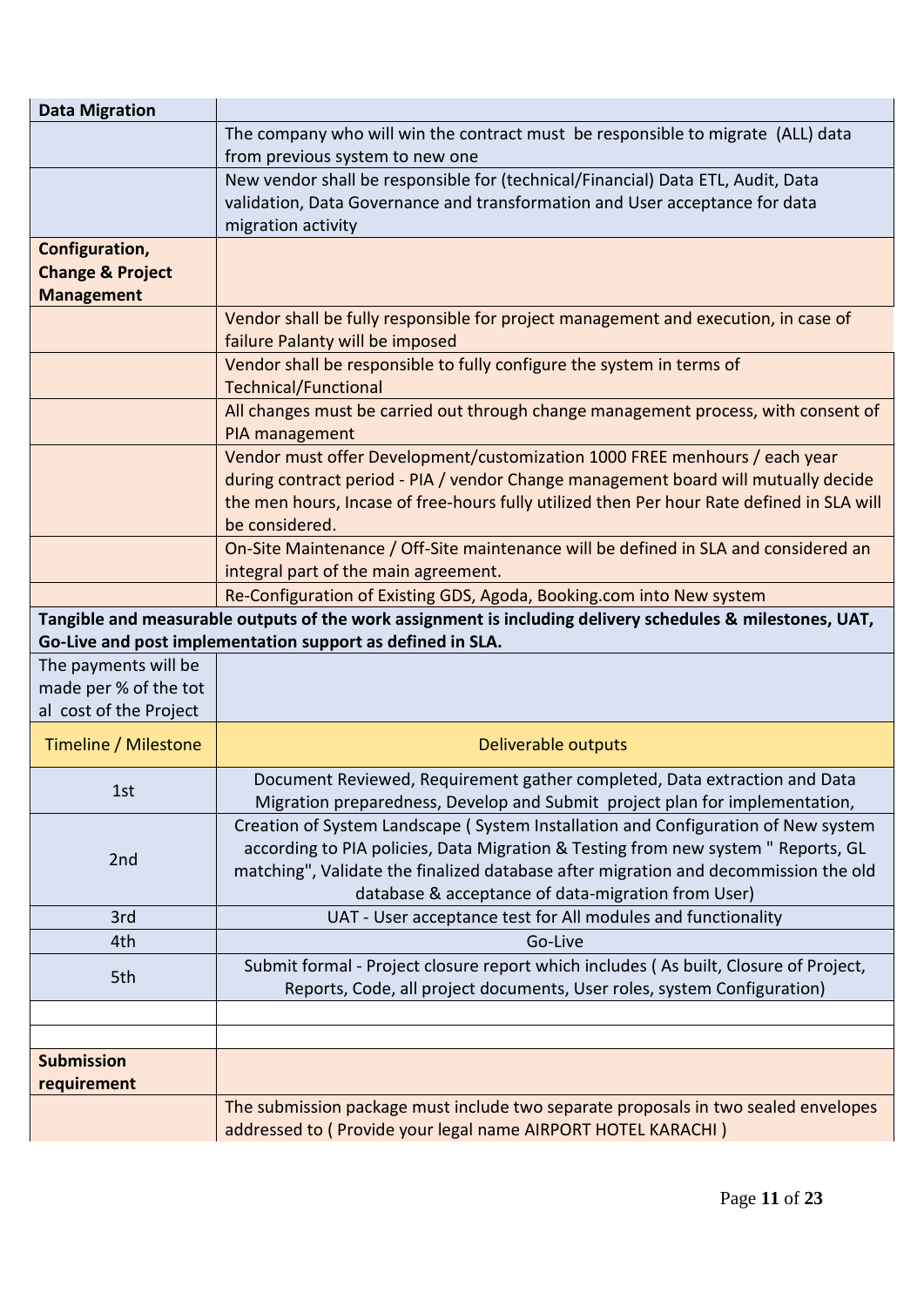| <b>ITEM</b>                                                                                                                                                                                                                   | For the Year<br>(One) | GST (if<br>applicable) | <b>Cost of Total</b><br>QTY (with GST) |
|-------------------------------------------------------------------------------------------------------------------------------------------------------------------------------------------------------------------------------|-----------------------|------------------------|----------------------------------------|
| fully<br>integrated hospitality<br>A<br>management system to track the<br>whole business $\&$ data migration to<br>applications. To provide<br>new<br>maintenance, backup support, up-<br>gradation / enhancement of software |                       |                        |                                        |
| <b>Total</b>                                                                                                                                                                                                                  |                       |                        |                                        |

**Software must contain the following Modules:**

**All modules should be working on a web-based application.**

- **Purchase & Payables.**
- **Store / Stock, Inventory.**
- **Fixed assets (Including all details).**
- **Receivables & Sales.**
- **General Ledger, Costing & Accounts (complete financial module).**
- **Payroll (Completely automated and compatible with attendance recording machine).**
- **Booking Management (Front Office, Café Fly & Dining Hall).**
- **Administration (Housekeeping, Maintenance).**
- **Dashboard for financials (Receivables & Payables).**
- **Audit Trail.**
- **Reinstallation or reconfiguration of software with full user rights.**
- **Further new reports will be provided as per requirements (without additional cost).**

### **Who can supply/apply:**

• Software Development companies with a minimum of 5 years of serviceproviding experience.

# **Demonstration & Training:**

- Demonstration must be provided as per demand without additional charges.
- Training must be provided for at least one month.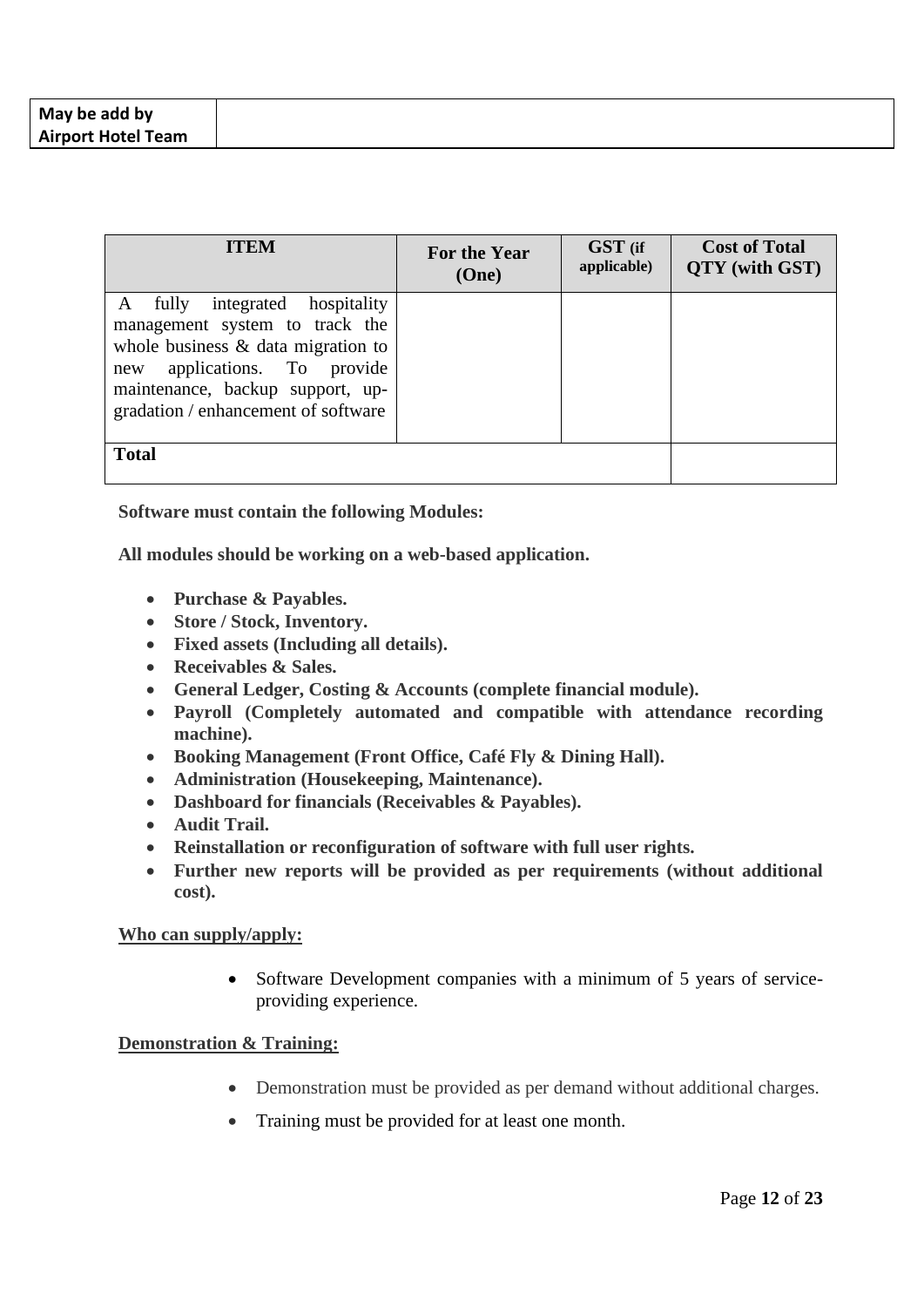# **Other Terms & Conditions:**

- Any sort of data of Sky rooms (Private) Limited, Airport Hotel must not be shared with anyone under any circumstances. In case of non-compliance, penalty and legal actions will be taken.
- In case of the end of the contract by any reason, the service provider is responsible to provide complete data and backup support for at least two years with complete admin access.
- Service provider must visit at least twice a week & on demand to cater to any sort of issues without any additional charges.
- Complete training
- Brochure with the complete specification of software must be provided for technical evaluation.
- Service provider is liable to inform Sky rooms (Private) Limited, Airport Hotel in 3 days advance in case of maintenance shutdown of software.
- User support must be available 24/7 over an electronic medium that is over phone, email etc.
- Previous data held on server to be restored on new system without any additional cost.
- Cost to provide maintenance and related service to be included in quoted price. No additional cost will be charged.
- Disaster Recovery Plan (DRP) to be designed  $\&$  implemented in such a way that system remain operational in case of any fault/disaster .
- Both parties must have password for master user of the server.
- Any new website shall be integrated without any additional cost.
- All data is the property of the Airport Hotel at the end of the contract  $\&$  the company is bound to share data with the Airport hotel.
- Responsibility for protection from viruses  $\&$  Foreign intrusion shall be on software provider .

We/ I hereby confirmed having read and understood the terms and conditions of the tender and we / I expressly confirm and agree that our tender for the supply of the above-mentioned items is in terms of and subject to the terms and conditions of the tenders.

|      |         | TENDERER'S SIGNATURE _____________DESIGNATION __________________________________ |  |
|------|---------|----------------------------------------------------------------------------------|--|
|      |         |                                                                                  |  |
|      |         |                                                                                  |  |
|      | GST No. | NTN NO.                                                                          |  |
| SEAL |         |                                                                                  |  |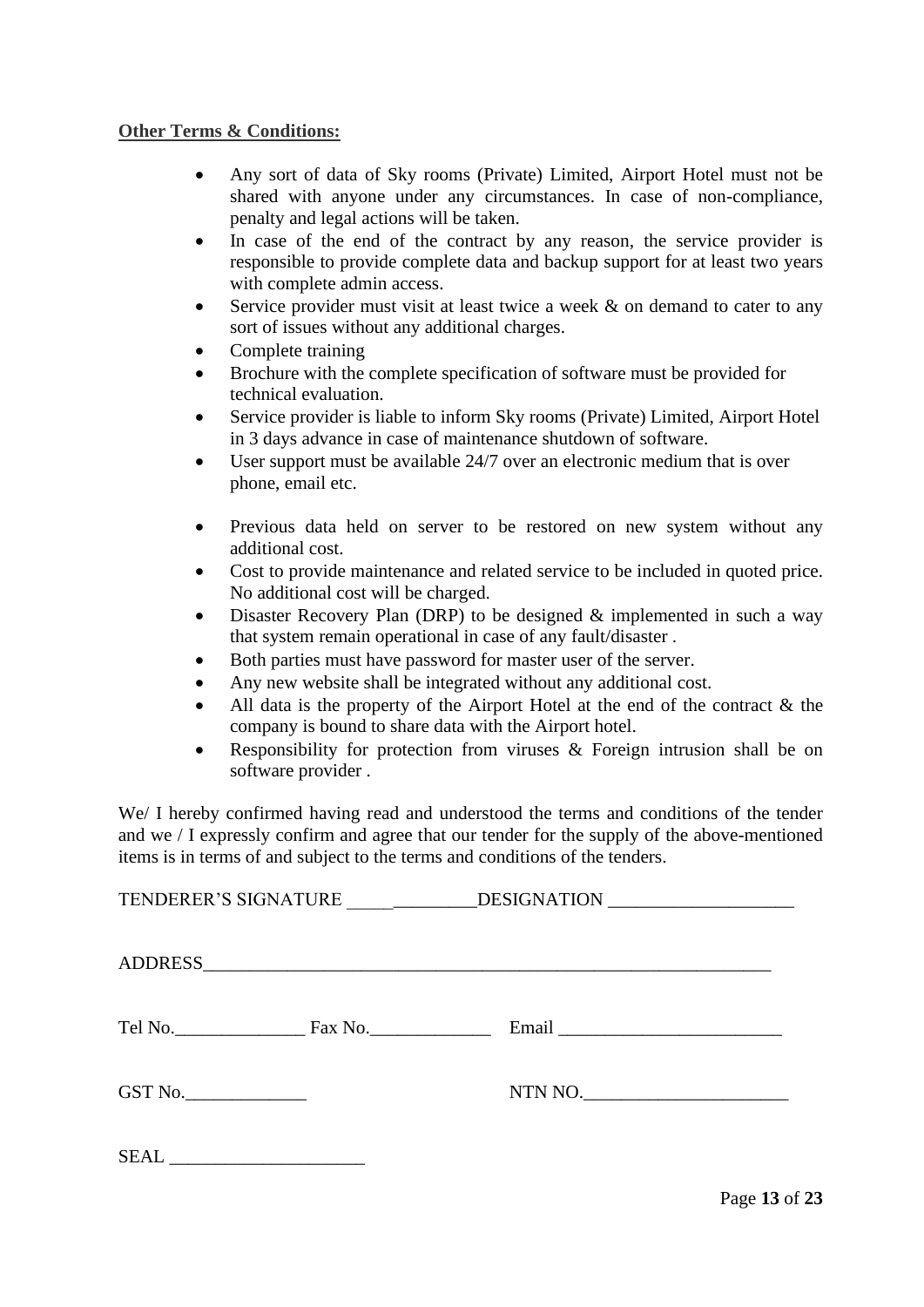# **Tender Terms & Conditions**

- Annexure "A" is an integral part of tender and should be duly filled, signed and stamped by bidder.
- All bidders are required to quote rates on prescribed Annexure "A" format.
- All participants are required to quote rates inclusive of all Government taxes and GST, in case where taxes are not quoted, the bidder should mention "rates exclusive of taxes".
- All bidders must quote single rate and advice on best possible delivery period.
- Quoted rates must be firm and fixed in all aspects
- Quotation must be **valid for 120 Days** from the date of technical proposal opening.
- Quantity may increase or decrease by  $+10\%$  to  $+15\%$  is not the upper limit.
- Bid will be awarded on lowest rate basis (Item wise).
- Item qualification is subject to evaluation by providing sample to determine required quality by SRL and item found below SRL standard shall be rejected.
- Sky rooms reserves the right to ask vendor Service provider for Demo for best possible evaluation.
- Bidder must fulfil documentary requirements as per Sky rooms (Private) Limited, Airport Hotel procedure.
- Supply to be directly delivered to Airport Hotel, Karachi and must comply with laws of Pakistan.
- Payment will be carried out within 30 days on submission of bills.
- Sky rooms (Private) Limited, Airport Hotel, security pass for vehicle and employees is the responsibility of vendor.
- Supplier staff delivering good must wear clean proper uniform (including shoes) and company logo/identity otherwise fine of 02% per supply will be imposed.
- Manufacturer/ authorized dealer of manufacturer/distributor/ supermarket/ general order suppliers registered under GST/NTN.
- Delivery must be made at Sky rooms (Private) Limited, Airport Hotel.
- 2% earnest money pay order must be submitted along with financial bid.
- 5% security deposit to be submitted after awarding of contract.
- Delivery should be made in between 10:00 AM to 4:00 PM.
- All sort of stamp duty will be borne by the manufacturer / authorized dealer of manufacturer/ distributor / general order supplier.
- Voluntary discount in the form of percentage can be given by bidder before financial bid opening, any discount given afterwards, would not be considered.
- Manufacturer preferably be HACCP certified (if applicable) and product offered be approved by Pakistan Standards and Quality Control Authority (PSQCA) (if applicable). ISO certification may be considered an added advantage.
- Hotel Management has the right to impose penalty / fine if good / services are found not up to the mark or as per sample submitted.
- Goods received at Store, if found not conforming to the contract specifications will be rejected and replacement in accordance with contractual specifications against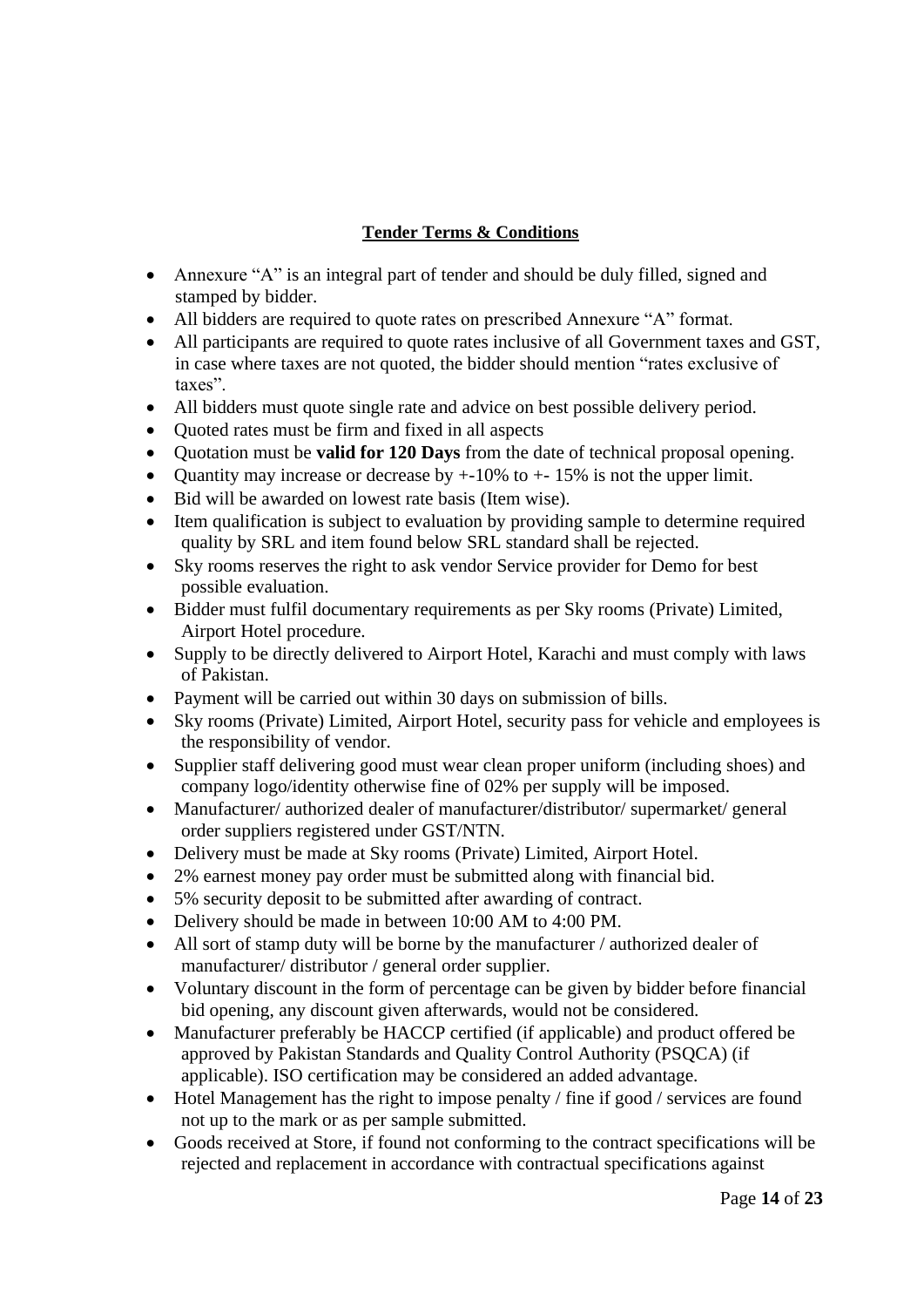rejected goods would be provided as per delivery schedule laid down in the contract. The replacement will be provided without any additional cost.

- All matters connected with this inquiry and subsequent actions arising and thereafter fall within the scope of PAKISTAN OFFICIAL SECRET ACT 1923 which forbid providing contractual information to un-authorized / un-concerned person / organization. It is therefore, requested to ensure complete secrecy regarding documents.
- If the firm withdraws its offer or backs out from providing items won by the firm within validity period at any stage of contract finalization, the Competent Authority may place such firm under Embargo for a period of six months, which may extend up to one year / forfeit the bid security.
- "Force Majeure" means any event, act / or other circumstances not being an event, act or circumstances, under the control of the Purchaser or of the Seller. The Seller will notify the Purchaser in writing of any such event within 15 days by Fax/Telex/Telegram of its commencement. The Purchaser have the right to conduct investigations to satisfy itself about the genuineness of the "Force Majeure".
- Supplier is strictly not allowed in hotel premises except designated waiting area and place where commodities are being delivered till specifically asked.
- If the supplier fails to deliver any or all of the goods/Services by date(s) of delivery or perform the related services within the period specified in the contract, the purchaser may take following action:
	- 1. Cancel the contract
	- 2. To purchase from elsewhere.
	- 3. The purchaser's decision under this clause shall NOT be subjected to arbitration.

Hotel management reserves the right to accept or reject any tender and to annul the tendering process and reject all tenders at any time prior to contract award as per rule 33 of PPRA rules 2004 without thereby incurring any liability to the affected Bidder. Moreover, past performance of the firms may also be considered.

# **NOTE**

# **If any stage documents provided by participants found tempered / bogus Earnest Money deposited will be forfeited.**

# **Manufacturer / Authorized Distributor / Suppliers registered with sales tax authorities is allowed to participate with all related documents at the time of technical opening.**

All Bidders Should fulfill every column and attach the relevant documents along with the proposals

The bidder not fulfilling and/all of the above shall be declared non-responsive / disqualified. In addition to this all terms and conditions should be complied with by the Bidder. Participants allow quoting one price one brand only, for all items, also quoting required mode of packing.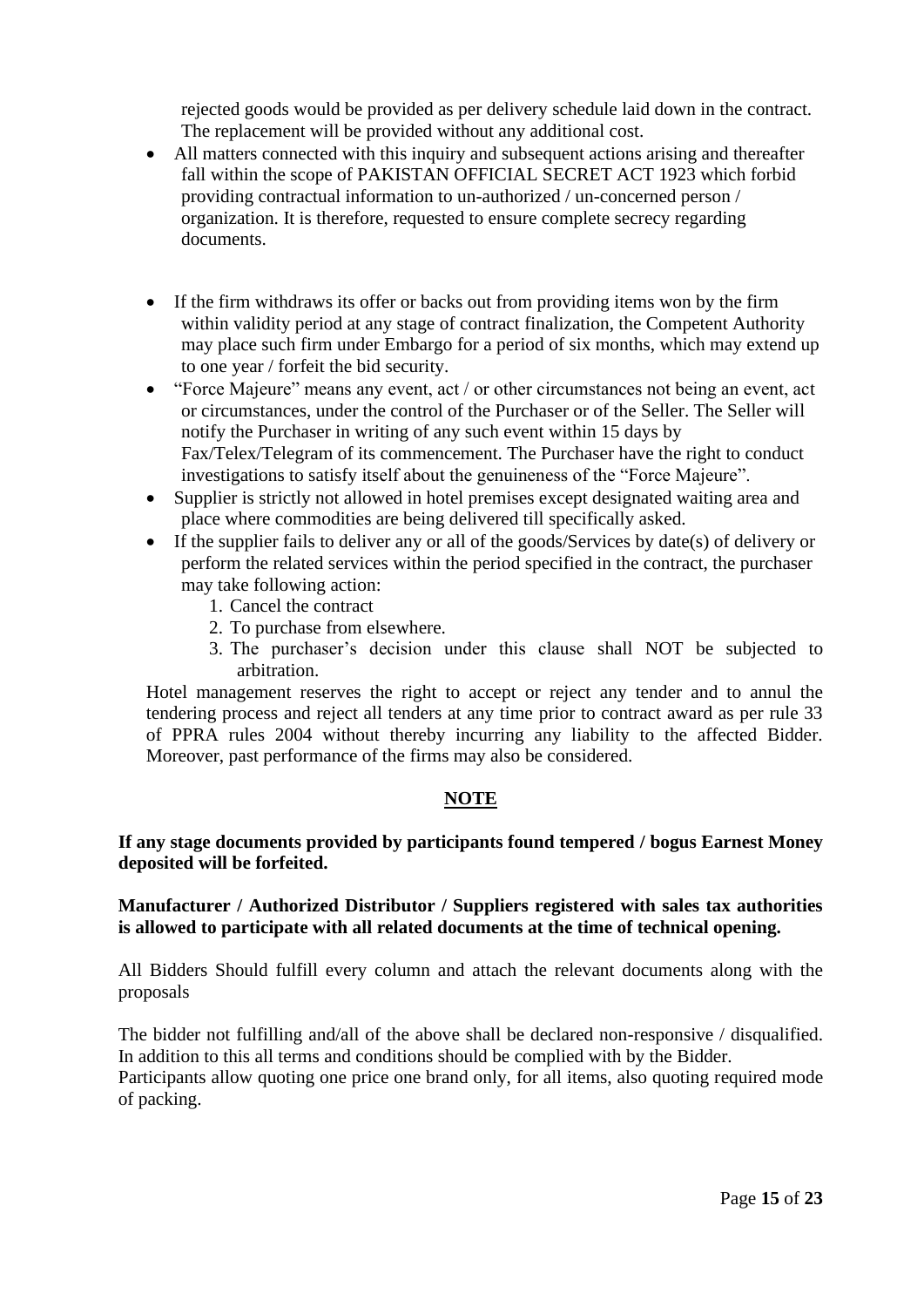Agreement No. \_\_\_\_\_\_\_\_\_\_\_\_\_\_\_\_\_\_\_\_\_\_

Date:

# **AGREEMENT**

# **Effective Subject to Approval by the management of Skyrooms (Private) Limited, Airport Hotel**

THIS AGREEMENT is made on \_\_\_\_(Date)\_\_\_\_\_\_\_\_\_\_\_\_\_\_ between Skyrooms (Private) Limited, Airport Hotel, a company incorporated and registered under the companies Act 1913 (now Companies Ordinance 1984) having its registered office at Airport Hotel, Karachi near old terminal building-1 (hereinafter called "Airport Hotel") of the one part and M/s (Supplier)  $\qquad \qquad \qquad \qquad \qquad \qquad \qquad \qquad \qquad \qquad \text{having} \qquad \qquad \text{itis} \qquad \qquad \text{to} \qquad \qquad \text{office} \qquad \qquad \text{at}$ \_\_\_\_\_\_\_\_\_\_\_\_\_\_\_\_(Place)\_\_\_\_\_\_\_\_\_\_\_\_\_\_\_\_\_\_\_ (hereinafter called the "The supplier") of the other part. WHEREAS, the Skyrooms (Private) Limited, Airport Hotel required supply of \_\_\_\_\_\_(category/Items) \_\_\_\_\_\_\_\_\_\_\_\_\_\_\_\_\_ products.

And whereas Supplier has offered the provisioning of material as precisely described in the attached "Schedule I" thereof for each item in required quantity and quality and whereas the supplier has represented to and assured Skyrooms (Private) Limited, Airport Hotel that it has capability to supply the material desired / required by Skyrooms (Private) Limited, Airport Hotel, and whereas Skyrooms (Private) Limited, Airport Hotel has accepted the offer extended by the supplier upon terms and conditions set herein below:

# ARTICLE – 1: TERMS OF THE AGREEMENT

This agreement is valid for one year effective from \_\_\_\_\_\_\_\_\_\_\_\_\_\_\_\_\_\_\_\_\_\_\_\_\_\_\_\_ and remains valid till \_\_\_\_\_\_\_, unless sooner terminated under the provision of this Agreement. The first term agreement is also extendable by Skyrooms (Private) Limited, Airport Hotel, if deemed necessary, for another two terms on the same rates, terms and conditions subject to mutual agreement and management's approval.

# ARTICLE – 2: TERMINATION OF THE AGREEMENT

Notwithstanding anything contained in this Agreement, each party shall have the right to terminate the Agreement at any time at its option upon giving **60 days written notice** to the other party with assigning any reason or cause thereof.

# ARTICLE – 3: PRICES

Skyrooms (Private) Limited, Airport Hotel agrees to accept the material / services as per agreed rates described in the annexed Schedule(s). These rates shall include Sales, Tax, Delivery Charges and any other charges / taxes required to be paid on any material supplied or services performed under this Agreement and shall remain firm and final for the duration of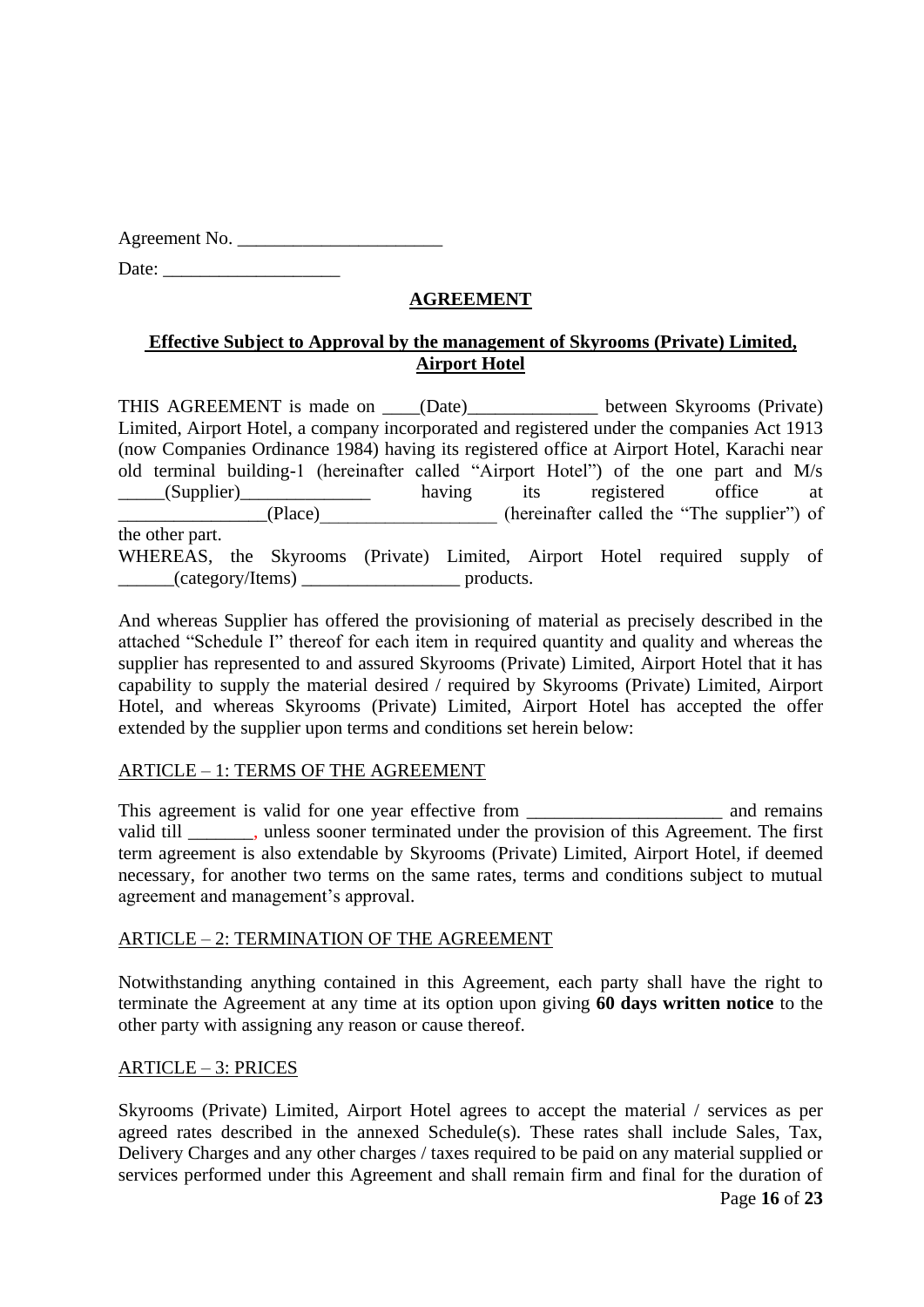this Agreement which shall not be enhanced by the supplier on any account whatsoever. However, on provision by the supplier of all related Govt. notification and the support of their applicability on him or products in writing, all taxes/levies such as Sales Tax, Octroi or taxes under any name levied on the product by the Federal, Provisional or Local governments, or added to the existing taxes after the prices quoted will be added to the quoted prices and applied accordingly to the bills/invoices. Similarly, benefit of all Federal Provincial or Local government taxes, withdrawn from the existing taxes, after the price quoted in the tender will be passed on to Skyrooms (Private) Limited, Airport Hotel by subtracting them from the bills / invoices.

# ARTICLE – 4: PAYMENT

Payment in respect of supply shall be made by Finance Manager Airport Hotel Karachi, within 30 days of the submission of the pre-receipted / certified bills along with prescribed Sales Tax invoices and other proof of payment of taxes in case of taxable goods, which are to be drawn strictly in conformity with the orders placed by the concerned department under this Agreement. The payment(s) shall be made to the supplier after deduction of all required Government taxes or fees levied by any Federal / Provincial Government or its authorities.

# ARTICLE – 5: SECURITY DEPOSIT / EARNEST MONEY

The supplier shall provide a Pay Order in the name of Skyrooms (Private) Limited, Airport Hotel or bank guarantee of equivalent to 2% of the bid value as bid security amount in lieu of cash or insurance as demanded by the SRL. If an irrevocable Bank Guarantee is provided as security, then the validity of this bank guarantee may be replaced by another irrevocable Bank Guarantee as security deposit with the validity period equal to the duration of the contract plus 180 days. However, upon successful completion of the contract and not further extended, the bank guarantee etc. will be returned within 90 days.

Skyrooms (Private) Limited, Airport Hotel shall always have lien to this deposit to recover any amount in case the Supplier fails to comply with any or all provisions of this Agreement or any other extension thereof. Skyrooms (Private) Limited, Airport Hotel shall have the right to recover / adjust all liabilities of the supplier from the amount deposited or bank guarantee furnished by the supplier.

### ARTICLE – 6: RECOVERIES

When any amount is recoverable from the Supplier due to risk purchase or any other default under this Agreement, then Skyrooms (Private) Limited, Airport Hotel shall intimate the same to the supplier with supporting reasons and evidence. The supplier shall have a right to review such claim and extend it reservations or acceptance within 15 days of receipt of such intimation. In the event of acceptance Skyrooms (Private) Limited, Airport Hotel shall be entitled to deduct such amount from the pending bills of the Supplier.

### ARTICLE – 7: MODE OF SUPPLY

a) Supply is to be made on as and when required basis. The requirement will be provided two days in advance and time of delivery of material, as specified on the Skyrooms (Private) Limited, Airport Hotel Purchase Orders / Receipt Forms, will have a cushion of 24 hours which shall be followed by the Supplier. These requirements shall be in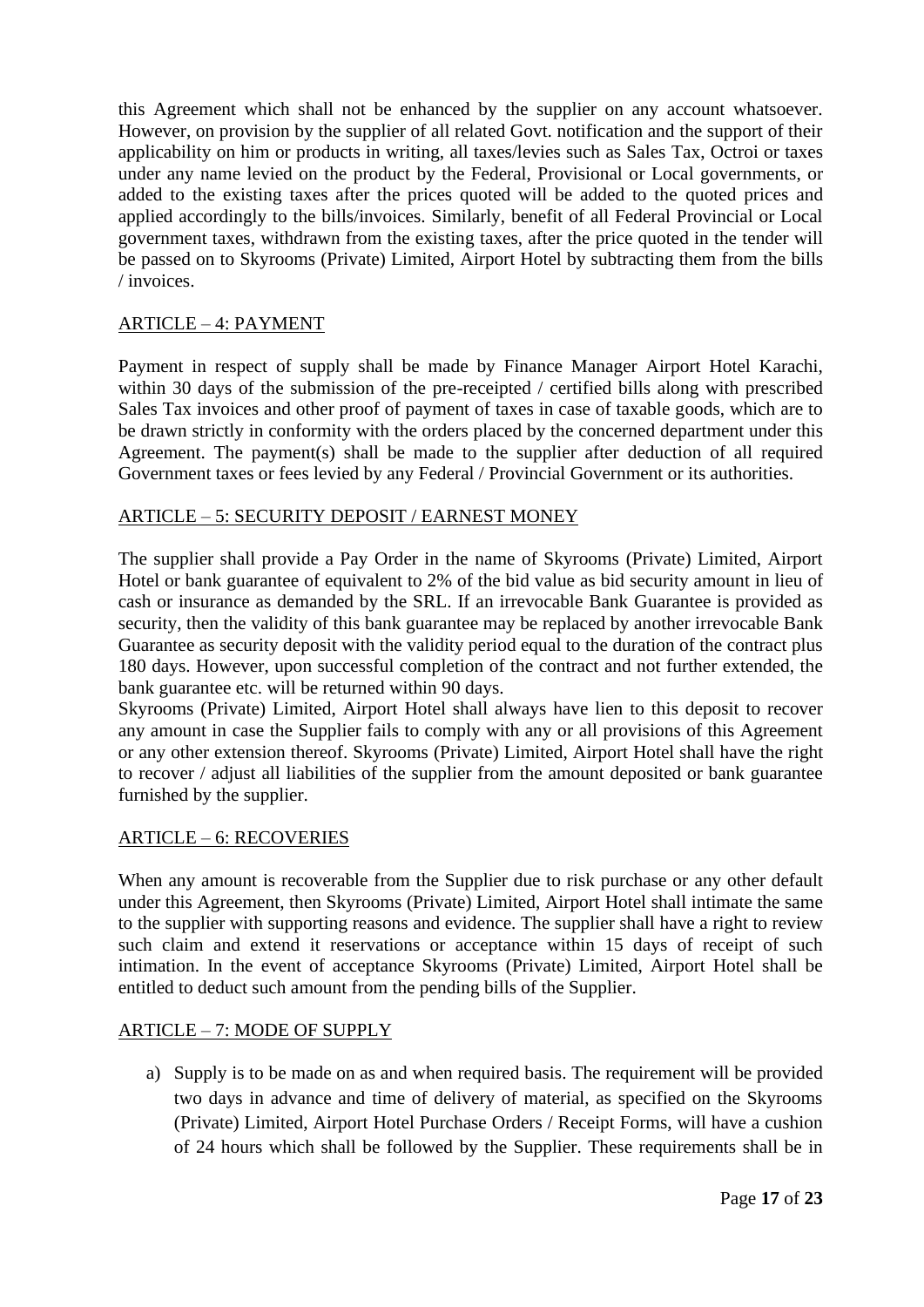line with the Monthly projections of Skyrooms (Private) Limited, Airport Hotel referred in Article 9.

- b) The supplier's employee/s bringing deliveries of frozen products supplies will bring, without fail, copies of delivery challans along with the supplies to fulfill documents / check formalities.
- c) Products from the supplier's delivery vehicle shall be offloaded within two hours of arrival of the vehicle at the Purchaser's specified location and shall not be detained beyond two hours. In the event the products are not offloaded within two hours then the supplier shall have the right to return without off-loading the products and such non-delivery will not be considered default at part of the Supplier.

# ARTICLE – 8: HYGIENIC STANDARD

- a) The items supplied shall be in conformity with the quality standards laid down in "**Schedule \_A\_**" in respect of physical specifications and in respect of microbiological specifications for each product. In the event of non-conformity, the relevant batch of supplies shall be replaced by the supplier at its own cost. The samples for testing standards specified herein will be taken promptly at the time of arrival of supplies; sealed samples will be retained both by Skyrooms (Private) Limited, Airport Hotel and the Supplier for submitting to an expert laboratory for microbial specifications.
- b) Material is to be brought in clean and hygienically fit crates / cartons covering as per defined guidelines to be handed over to the Supplier.
- c) The supplier's employees entering Skyrooms (Private) Limited, Airport Hotel Building for delivery of fresh supplies would be in clean uniform / clothes as per defined guidelines to be handed over to the Supplier.
- d) In case of non-compliance of any of above conditions the supplier shall be notified in writing specifying the deficiency. In case the deficiency is not rectified within 15 days of notification a fine up to 2% of supplies value shall be imposed and intimated to the supplier and the same will be deducted from the Supplier's bills.

# ARTICLE – 9: DELIVERY

TIME IS THE ESSENCE OF THIS AGREEMENT. All deliveries shall be completed as specified in the mode of supply described herein below or the delivery schedule given in the purchase order / requisitions, which however, will be in conformity with Article 7. Unless otherwise agreed, delivery of the material under this agreement shall be made at Skyrooms (Private) Limited, Airport Hotel. Airport Hotel shall give monthly projections of requirement for each item/product etc. to the supplier 7 days before start of the month. Should then supplier fail to deliver any supplies within the stipulated time as mentioned in the delivery schedule or any extension thereof, Skyrooms (Private) Limited, Airport Hotel shall be entitled at its sole discretion to purchase from elsewhere such supplies at the risk and expenses of the Supplier as provided herein below:

a) That in case of any delay in delivery beyond 24 hours of the delivery schedule by the Supplier, Manager Purchase shall have the right to carry out risk purchase underwritten intimation to the supplier.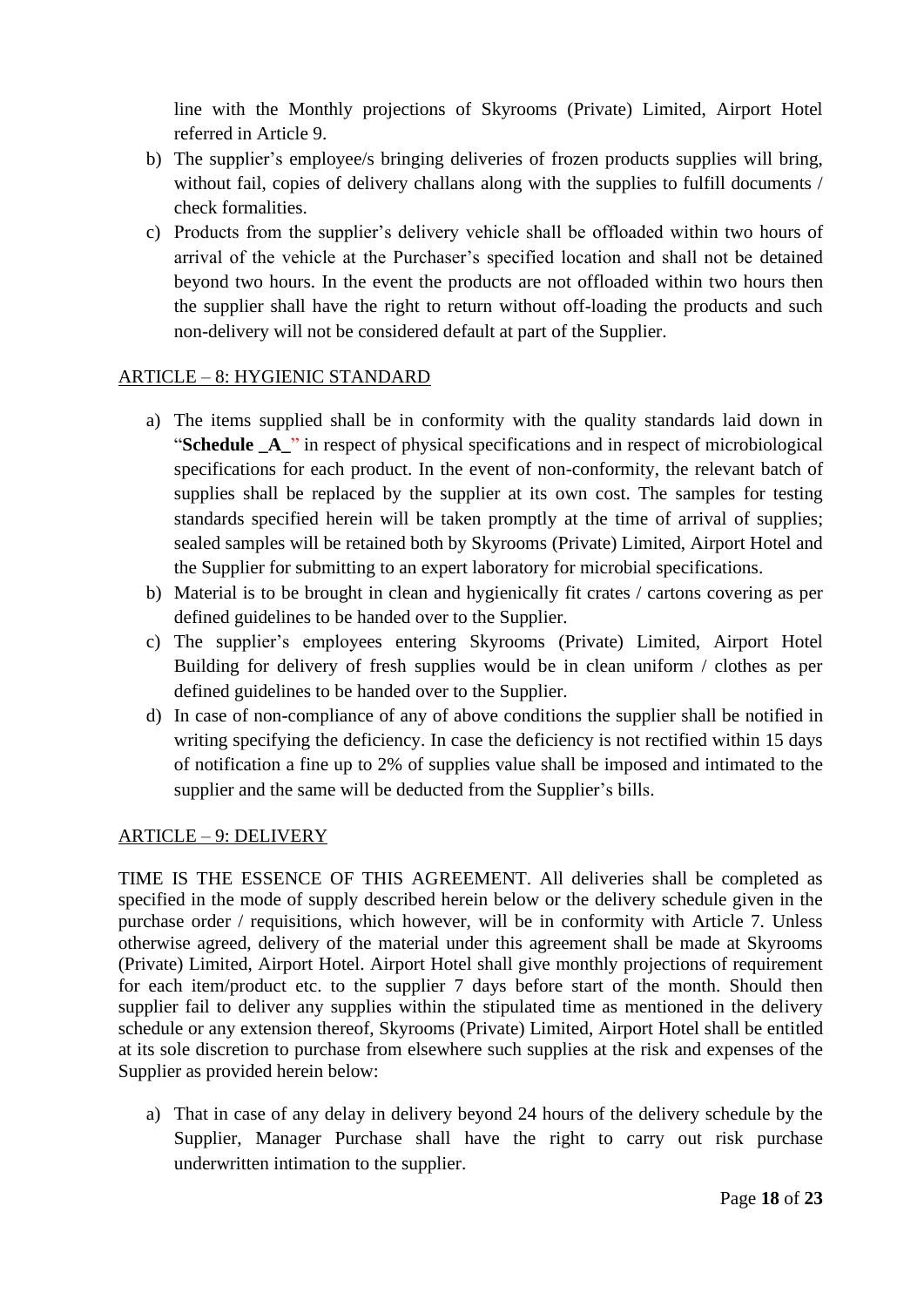- b) If the Supplier fails to supply less than 75% of an ordered quantity of the delivery schedule, Skyrooms (Private) Limited, Airport Hotel have the right to carry out Risk Purchase underwritten intimation to the supplier.
- c) In order to avoid risk purchase situation on account of reasons given in (a) and (b) above, Skyrooms (Private) Limited, Airport Hotel will maintain a stock of three days for contingencies; and in case of unavoidable situation Skyrooms (Private) Limited, Airport Hotel may exercise the right of risk purchase and will take necessary steps diligently to obtain fair price as prevalent in the market.
- d) In case action is taken as mentioned above, the Supplier shall be liable and accounted for any reasonable price difference which may result out of such transaction.
- e) As soon as it is apparent that the delivery schedule cannot be adhered to the Supplier shall request Skyrooms (Private) Limited, Airport Hotel for the extension of delivery period, 24 hours before the expiry of time of delivery schedule. Skyrooms (Private) Limited, Airport Hotel may allow such additional time if it consider that the reason of delay is justified and not detrimental to its interest.
- f) The annual quantities mentioned in the annexed schedule(s) may increase / decrease up to 15% according to the requirement of the Skyrooms (Private) Limited, Airport Hotel and the Supplier agrees to supply the same accordingly. There will be no compensation for decreased quantity.
- g) Supply is to be made strictly as per specifications given in the Purchase Order(s). The employees of the Supplier bringing deliveries will deliver the same along with copies of delivery challans to fulfill the checking formalities.

# ARTICLE – 10: TEST REPORT

It is hereby agreed that the supplier will provide a chemical test report about the item delivered to Skyrooms (Private) Limited, Airport Hotel every six months if required by SRL Airport hotel Karachi.

# ARTICLE – 11: INSPECTION

- a) All supplies shall strictly conform to specification. In the event of non-conformity, inspection will be carried out by the authorized representatives of Skyrooms (Private) Limited, Airport Hotel and the supplier jointly, in reference to the batch numbers, production date, delivery dates, storage condition etc.
- b) If as a result of testing or checking, any supplied items / article is found to be of substandard quality and / or not in accordance with the specification because of the reasons solely attributable to the supplier, Skyrooms (Private) Limited, Airport Hotel shall have the right to reject the same. Skyrooms (Private) Limited, Airport Hotel will then allow the Supplier to replace the supplied material within 24 hours without extra cost to Skyrooms (Private) Limited, Airport Hotel. In the event the Supplier fails to replace the quantity, Skyrooms (Private) Limited, Airport Hotel may buy the quantity of supply so rejected from elsewhere at the risk and cost of Supplier, underwritten intimation to the Supplier. Purchases thus made may exceed the contracted rates but shall be reasonable.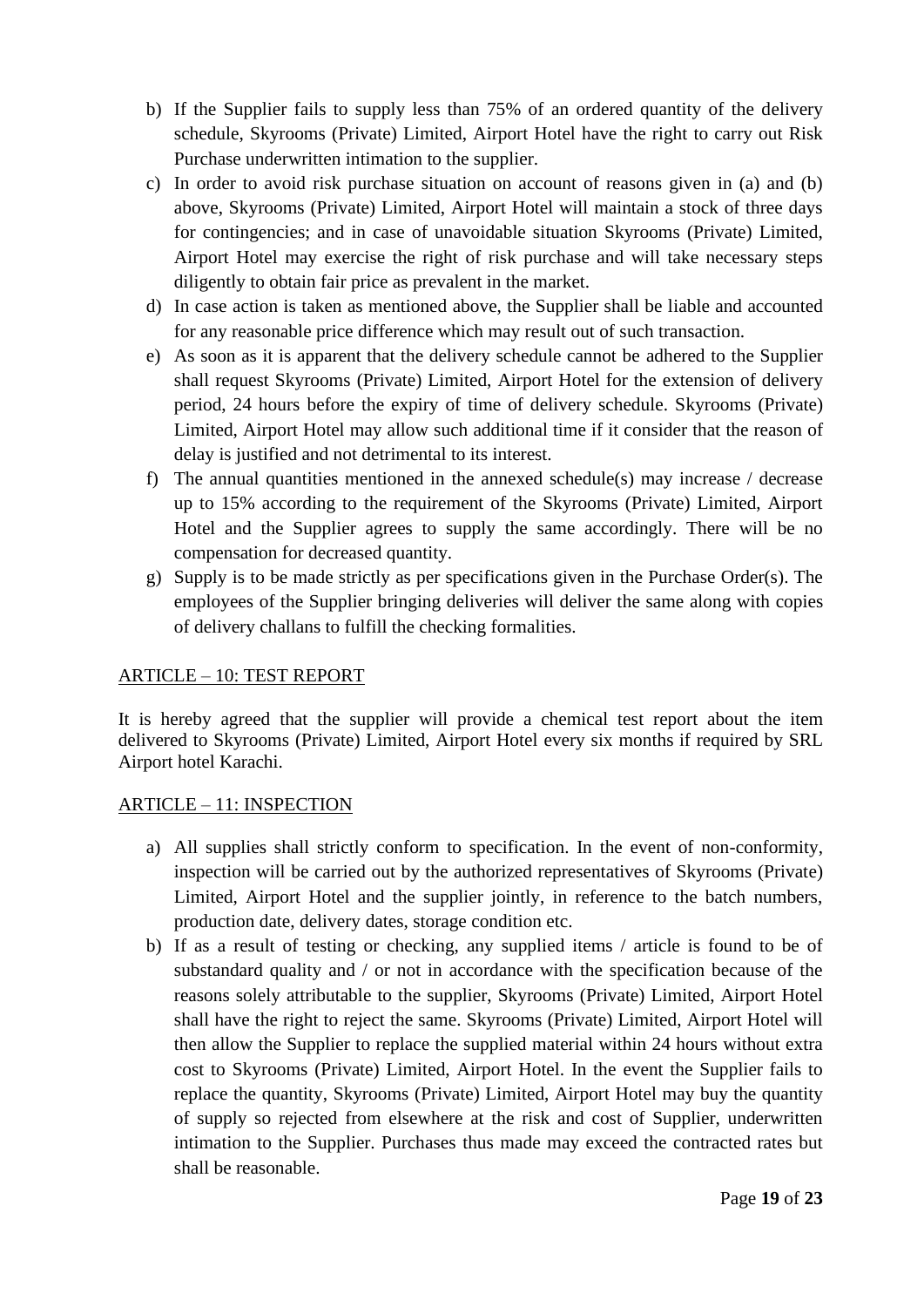- c) Verdict regarding rejection, acceptance and / or deviation of supplies delivered as confirmed by the joint committee of authorized representatives of Skyrooms (Private) Limited, Airport Hotel and the supplier shall be binding on the parties. However, if the Supplier desires to appeal against the decision of such rejection, he may appeal to CEO/Executive Director, Skyrooms (Private) Limited, Airport Hotel within 7 days of the cause of disagreement and if the appeal is so preferred, the decision of CEO/ Executive Director, Skyrooms (Private) Limited, Airport Hotel shall be final and binding on the Supplier.
- d) All the above said liabilities of the Supplier are without prejudice to its other present / future liabilities arising from this Agreement whether due to performance and / or nonperformance of its contractual obligation(s) or otherwise.

# ARTICLE 12: INDEMINTY

The Supplier undertakes and agrees to indemnify and hold harmless Skyrooms (Private) Limited, Airport Hotel, its officers and agents from and against all claims, demands, liabilities, damages and expenses of any nature whatsoever, arising out of or resulting from this Agreement whether due to performance / non-performance of any services under this Agreement by the Supplier, its employees or its agents or otherwise. In any case, the obligation on the part of the Supplier to indemnify shall be limited to cases where cause(s) giving rise to any such claim, demand, liability, damage, expenses etc. are proven to have been attributed beyond doubt solely to the Supplier.

### ARTICLE 13: INSOLVENCY AND BREACH OF CONTRACT

Should the supplier be adjudicated insolvent or made to enter into any agreement for composition with creditors or be wound up either compulsorily or voluntarily or commit any breach of this Agreement not herein specifically provided, Skyrooms (Private) Limited, Airport Hotel shall have the right to declare the Agreement terminated forthwith and in which case the Supplier shall be liable to the confiscation of security deposit and pay Skyrooms (Private) Limited, Airport Hotel for any extra expenses which might incur but it shall not be entitled to any gain or compensation from Skyrooms (Private) Limited, Airport Hotel.

### ARTICLE – 14: SCHEDULE

For all intents and purposes, the schedule(s) annexed herewith shall form an integral part of this Agreement and the Supplier shall be bound to fulfill all the terms and conditions stipulated therein. Any deviation from the terms and conditions incorporated in the annexed schedule(s) or other part of the Agreement shall be deemed to be violation of this Agreement on the part of the supplier.

### ARTICLE – 15: FORCE MAJEURE

Excepts as provided under this Agreement neither party shall be liable for any failure or delay in performing their obligation(s) due to any cause beyond its reasonable control including without limitation, fire, act of public enemy, war, rebellion, insurrection, act of God, act of state or of the judiciary.

### ARTICLE – 16: BRIBE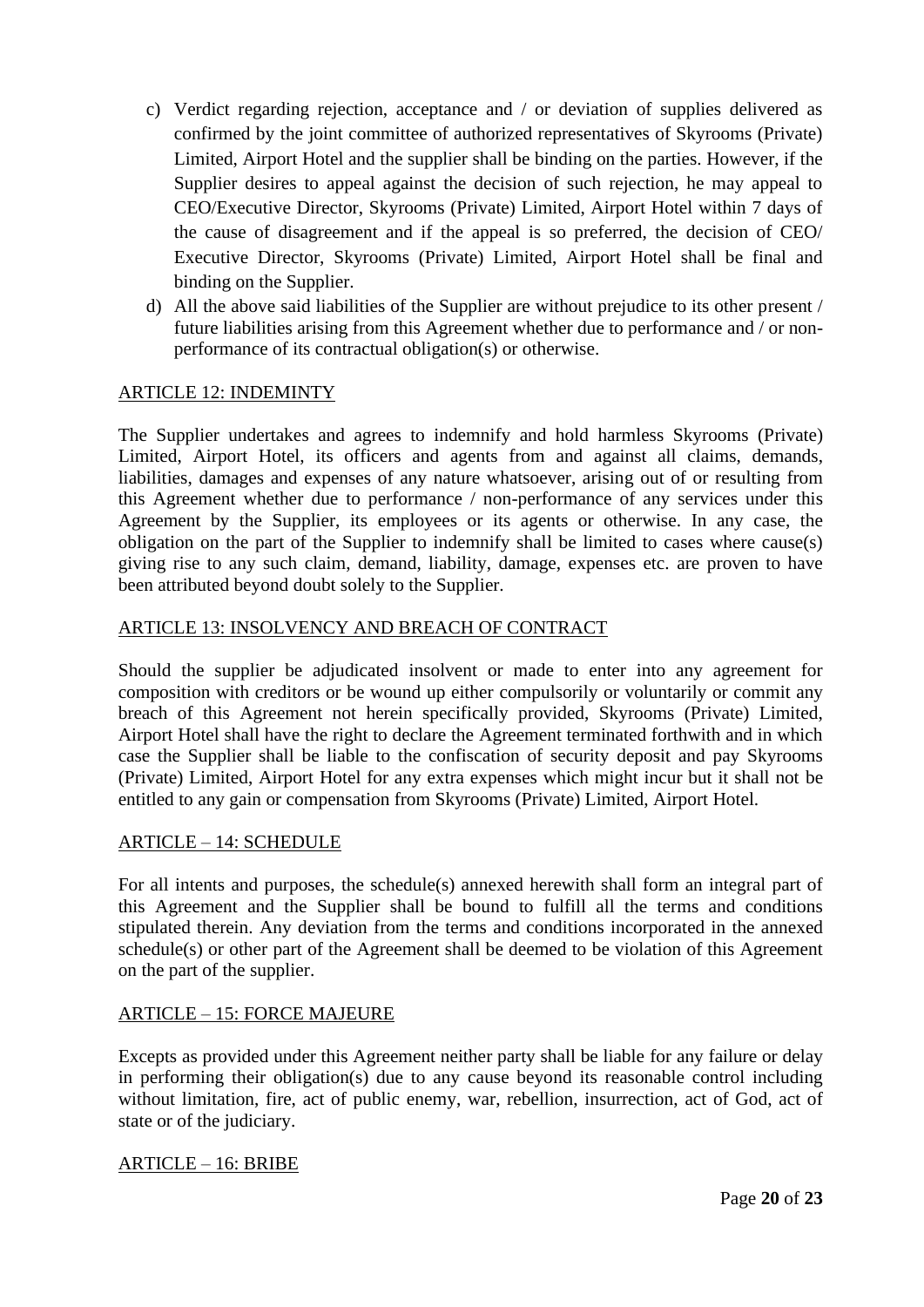Any bribe, commission, gifts or advantages given, promised or defrayed by or behalf of the Supplier or his Partner, Agent or Servant or anyone on its behalf to any Officer, Servant, Representative or Agent or Skyrooms (Private) Limited, Airport Hotel, for showing or for bearing to show favor of disfavor to any person in relation to his or any other agreement as aforesaid shall subject the Supplier to the cancellation of this and all or any other contract and also to the payment of amount to be decided by Managing Director, Skyrooms (Private) Limited, Airport Hotel as damages and the decision of the said Managing Director in this respect shall be final and binding on the supplier.

# ARTICLE – 17: INTEGRITY PACT / DISCLOSURE CLAUSE (On the Letterhead of the Supplier)

# **Declaration of Fees, Commissions and Brokerage Etc. Payable by the Suppliers, Vendors,**

### **Distributors, Manufacturers, Contractor & Service Providers of Goods, Services & Works**

the Seller / Supplier / Contractor hereby declares its intention not to obtain the procurement of any Contract, right, interest, privilege or other obligation or benefit from Government of Pakistan or any administrative sub-division or agency thereof or any other entity owned or controlled by it (GOP) through any corrupt business practice.

Without limiting the generality of the forgoing the Seller / Supplier / Contractor represents and warrants that it has fully declared the brokerage, commission, fees etc., paid or payable to anyone and not given or agreed to give and shall not give or agree to give to anyone within or outside Pakistan either directly or indirectly through any natural or juridical person, including it affiliate, agent, associate, broker, consultant, director, promoter, shareholder sponsor or subsidiary, any commission, gratification, bribe, finder's fee or kickback whether described as consultation fee or otherwise, with the object of obtaining or including the procurement of a contract, right, interest, privilege or other obligation or benefit in whatsoever form from Government of Pakistan, except that which has been expressly declared pursuant hereto.

The Seller / Supplier / Contractor certifies that it has made and will make full disclosure of all agreements an arrangement with all persons in respect of or related to the transaction with Government of Pakistan and has not taken any action or will not take any action to circumvent the above declaration, representation or warranty.

The Seller / Supplier / Contractor accepts full responsibility and strict liability for making any false declaration, not making full disclosure, misrepresenting facts or taking any action likely to defeat the purpose of this declaration, representation and warranty. It agrees that any contract, right, interest, privilege or other obligation or benefit obtained or procured as aforesaid shall without prejudice to any other right and remedies available to Government of Pakistan under any law, contract or other instrument, be void-able at the option of Government of Pakistan.

Notwithstanding any rights and remedies exercised by Government of Pakistan in this regard, the Seller / Supplier / Contractor agrees to indemnify Government of Pakistan for any loss or damage incurred by it on account of its corrupt business practices and further pay compensation to Government of Pakistan in any amount equivalent to ten time the sum of any commission, gratification, brief, finder's fee or kickback given by the Seller / Supplier / Contractor as aforesaid for the purpose of obtaining or inducing the procurement of any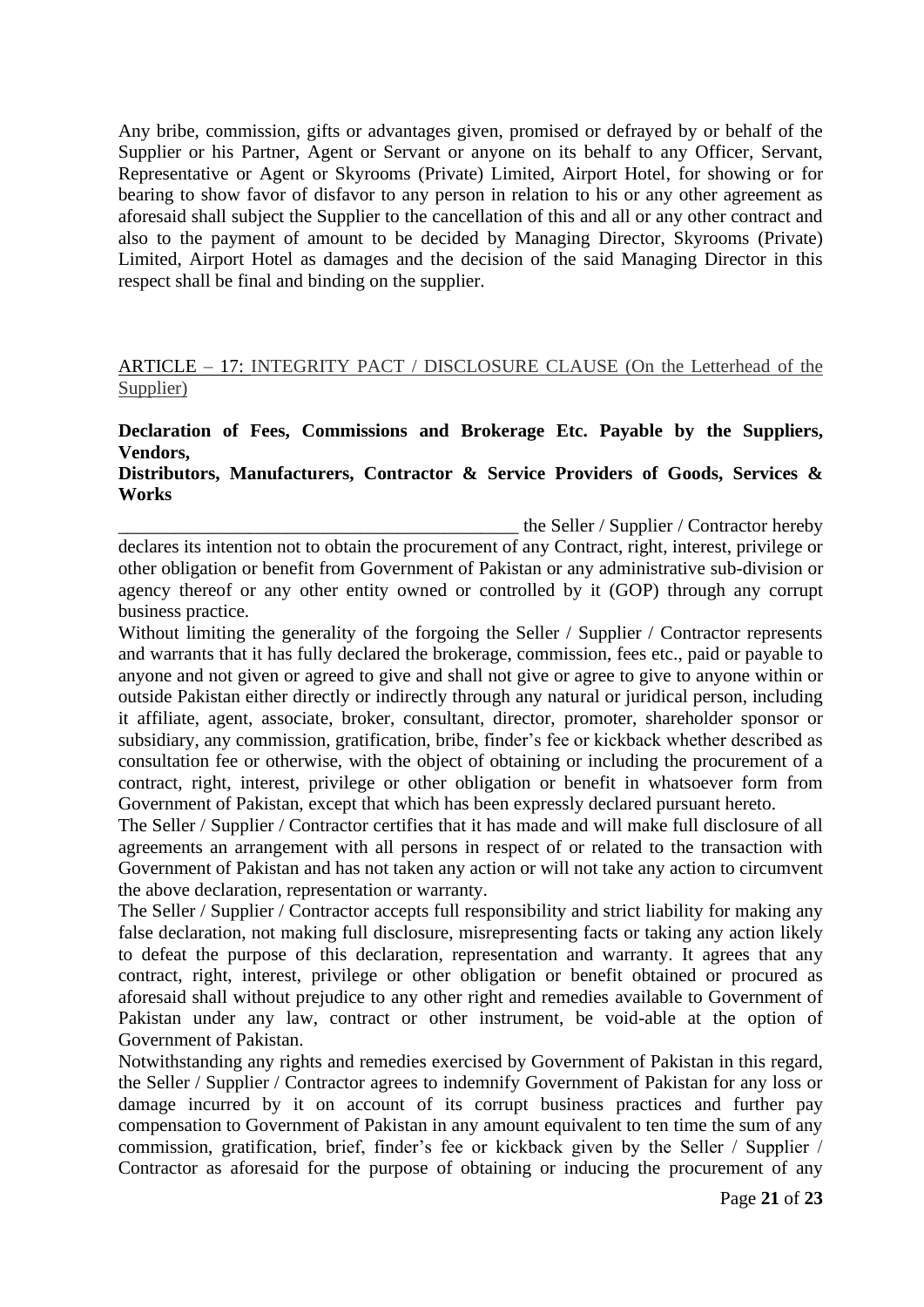contract, right, interest, privilege or other obligation or benefit in whatsoever from Government of Pakistan.

### ARTICLE – 18: ASSIGNMENT AND EXCLUSIVITY

The Supplier Shall Not Sublet, transfer or assign this Agreement to any other party without prior written Permission of Skyrooms (Private) Limited, Airport Hotel.

If the supplier assigns this Agreement to any other party wholly or partly in contravention of this Article, Skyrooms (Private) Limited, Airport Hotel in its discretion may terminate this Agreement and / or black list the debar the Contractor for future to execute any contract with Skyrooms (Private) Limited, Airport Hotel.

### ARTICLE – 19: WAIVER

The Failure either party at any time to require the performance by other of any of the terms and provisions hereof shall in no way effect the right of that party thereafter to enforce the same nor shall the waiver by either of the party or breach of any of the terms or provision hereof taken or held to be waiver of any succeeding breach of any such terms or provision itself.

# ARTICLE – 20: AUTHORITY OF PERSON SIGNING AGREEMENT AND DOCUMENT

Person signing this agreement or any other document forming part of this Agreement on behalf of the Supplier shall be deemed to warrant that he has the authority to do so from the Supplier, and if on enquiry, it is revealed that the person so signing had no authority to do so. Skyrooms (Private) Limited, Airport Hotel may without prejudice to other legal rights / remedies cancel the agreement without notice and hold the signatory liable for all costs and damages.

### ARTICLE – 21: CORRESPONDENCE

The Supplier will not correspond with or approach any other authority, persons directly or indirectly, whether the staff of Skyrooms (Private) Limited, Airport Hotel or otherwise except the Deputy General Manager Commercial and General Manager (CPC) regarding any matter arising from this or any other Agreement with Skyrooms (Private) Limited, Airport Hotel. The Supplier may carry on correspondence with the designated officials of the User Department.

### ARTICLE – 22: NOTICE

All notices, requests and demands given to or made upon the parties shall be in writing and posted through Registered Mail and confirmatory Facsimile or email at the addresses set forth below:

**Supplier**

Purchase Manager Skyrooms (Private) Limited

Page **22** of **23**